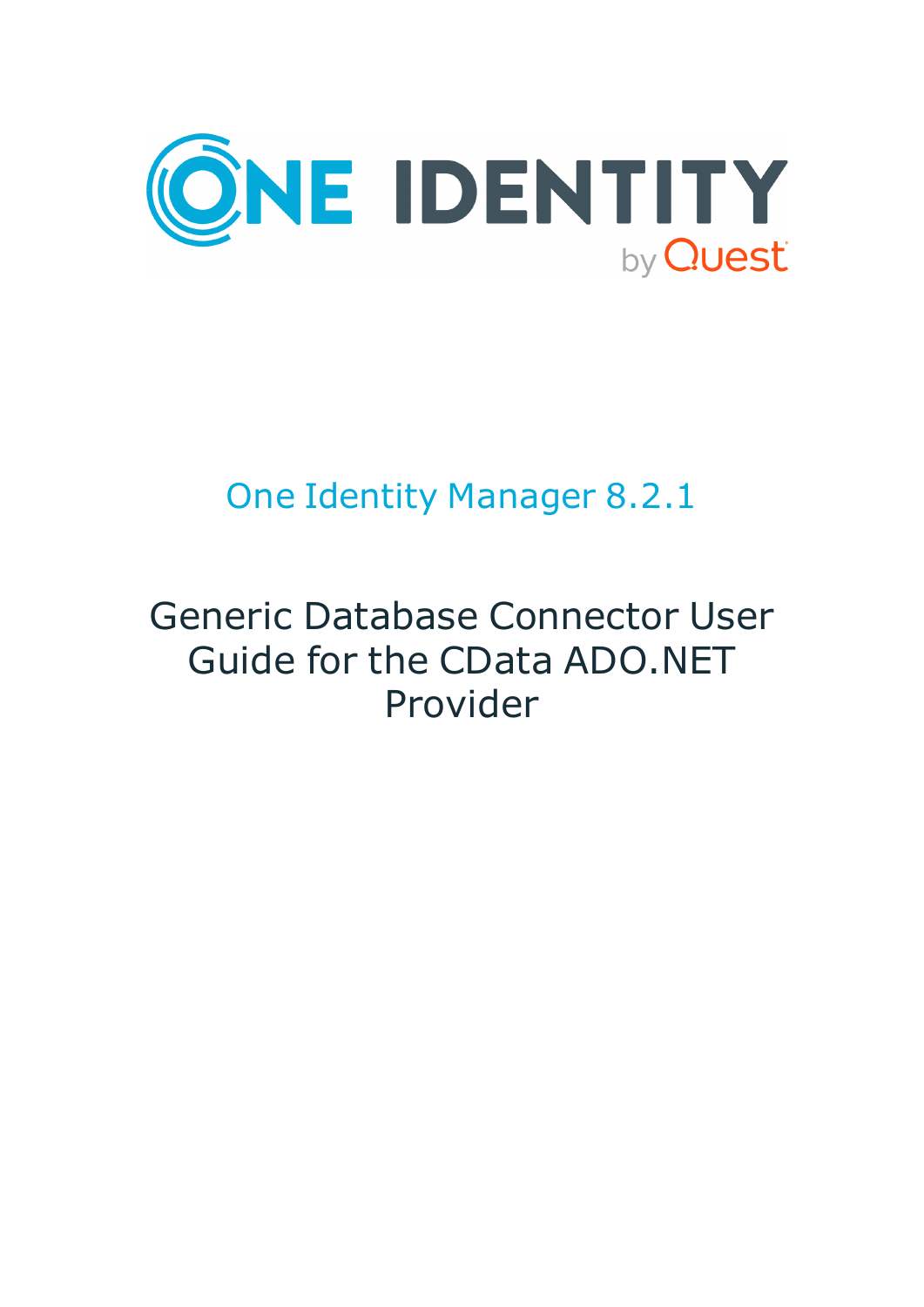#### **Copyright 2022 One Identity LLC.**

#### **ALL RIGHTS RESERVED.**

This guide contains proprietary information protected by copyright. The software described in this guide is furnished under a software license or nondisclosure agreement. This software may be used or copied only in accordance with the terms of the applicable agreement. No part of this guide may be reproduced or transmitted in any form or by any means, electronic or mechanical, including photocopying and recording for any purpose other than the purchaser's personal use without the written permission of One Identity LLC .

The information in this document is provided in connection with One Identity products. No license, express or implied, by estoppel or otherwise, to any intellectual property right is granted by this document or in connection with the sale of One Identity LLC products. EXCEPT AS SET FORTH IN THE TERMS AND CONDITIONS AS SPECIFIED IN THE LICENSE AGREEMENT FOR THIS PRODUCT, ONE IDENTITY ASSUMES NO LIABILITY WHATSOEVER AND DISCLAIMS ANY EXPRESS, IMPLIED OR STATUTORY WARRANTY RELATING TO ITS PRODUCTS INCLUDING, BUT NOT LIMITED TO, THE IMPLIED WARRANTY OF MERCHANTABILITY, FITNESS FOR A PARTICULAR PURPOSE, OR NON-INFRINGEMENT. IN NO EVENT SHALL ONE IDENTITY BE LIABLE FOR ANY DIRECT, INDIRECT, CONSEQUENTIAL, PUNITIVE, SPECIAL OR INCIDENTAL DAMAGES (INCLUDING, WITHOUT LIMITATION, DAMAGES FOR LOSS OF PROFITS, BUSINESS INTERRUPTION OR LOSS OF INFORMATION) ARISING OUT OF THE USE OR INABILITY TO USE THIS DOCUMENT, EVEN IF ONE IDENTITY HAS BEEN ADVISED OF THE POSSIBILITY OF SUCH DAMAGES. One Identity makes no representations or warranties with respect to the accuracy or completeness of the contents of this document and reserves the right to make changes to specifications and product descriptions at any time without notice. One Identity does not make any commitment to update the information contained in this document.

If you have any questions regarding your potential use of this material, contact:

One Identity LLC. Attn: LEGAL Dept 4 Polaris Way Aliso Viejo, CA 92656

Refer to our Web site ([http://www.OneIdentity.com](http://www.oneidentity.com/)) for regional and international office information.

#### **Patents**

One Identity is proud of our advanced technology. Patents and pending patents may apply to this product. For the most current information about applicable patents for this product, please visit our website at [http://www.OneIdentity.com/legal/patents.aspx](http://www.oneidentity.com/legal/patents.aspx).

#### **Trademarks**

One Identity and the One Identity logo are trademarks and registered trademarks of One Identity LLC. in the U.S.A. and other countries. For a complete list of One Identity trademarks, please visit our website at [www.OneIdentity.com/legal](http://www.oneidentity.com/legal). All other trademarks are the property of their respective owners.

#### **Legend**

**WARNING: A WARNING icon highlights a potential risk of bodily injury or property damage, for which industry-standard safety precautions are advised. This icon is often associated with electrical hazards related to hardware.**

**CAUTION: A CAUTION icon indicates potential damage to hardware or loss of data if** A **instructions are not followed.**

One Identity Manager Generic Database Connector User Guide for the CData ADO.NET Provider Updated - 27 April 2022, 02:25 Version - 8.2.1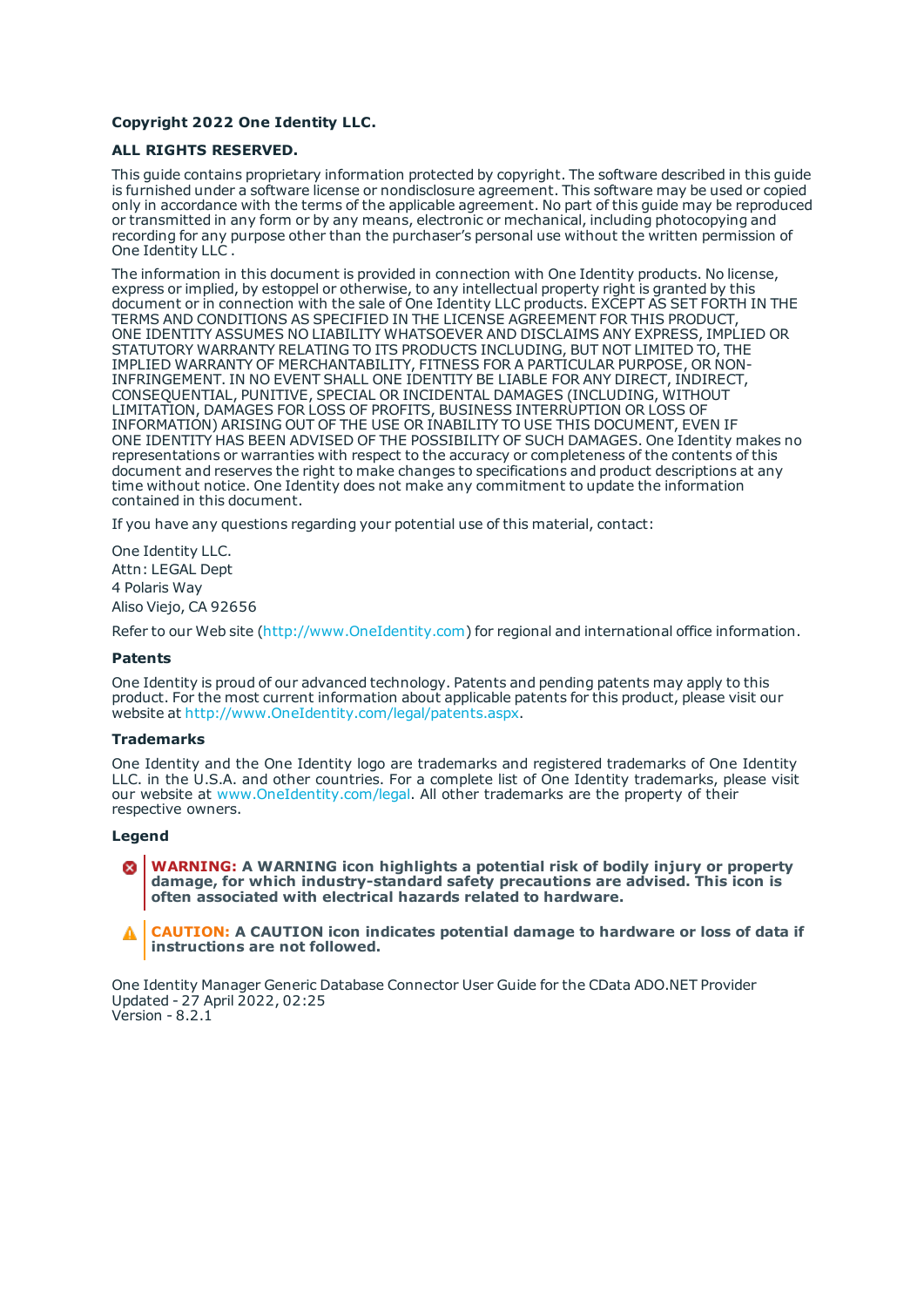## **Contents**

| Generic database connector for CData ADO.NET Provider databases  4 |  |
|--------------------------------------------------------------------|--|
|                                                                    |  |
|                                                                    |  |
|                                                                    |  |
|                                                                    |  |
|                                                                    |  |
|                                                                    |  |
|                                                                    |  |
|                                                                    |  |
|                                                                    |  |
|                                                                    |  |
|                                                                    |  |
|                                                                    |  |
|                                                                    |  |
|                                                                    |  |
|                                                                    |  |
|                                                                    |  |
|                                                                    |  |
|                                                                    |  |
|                                                                    |  |
|                                                                    |  |
|                                                                    |  |

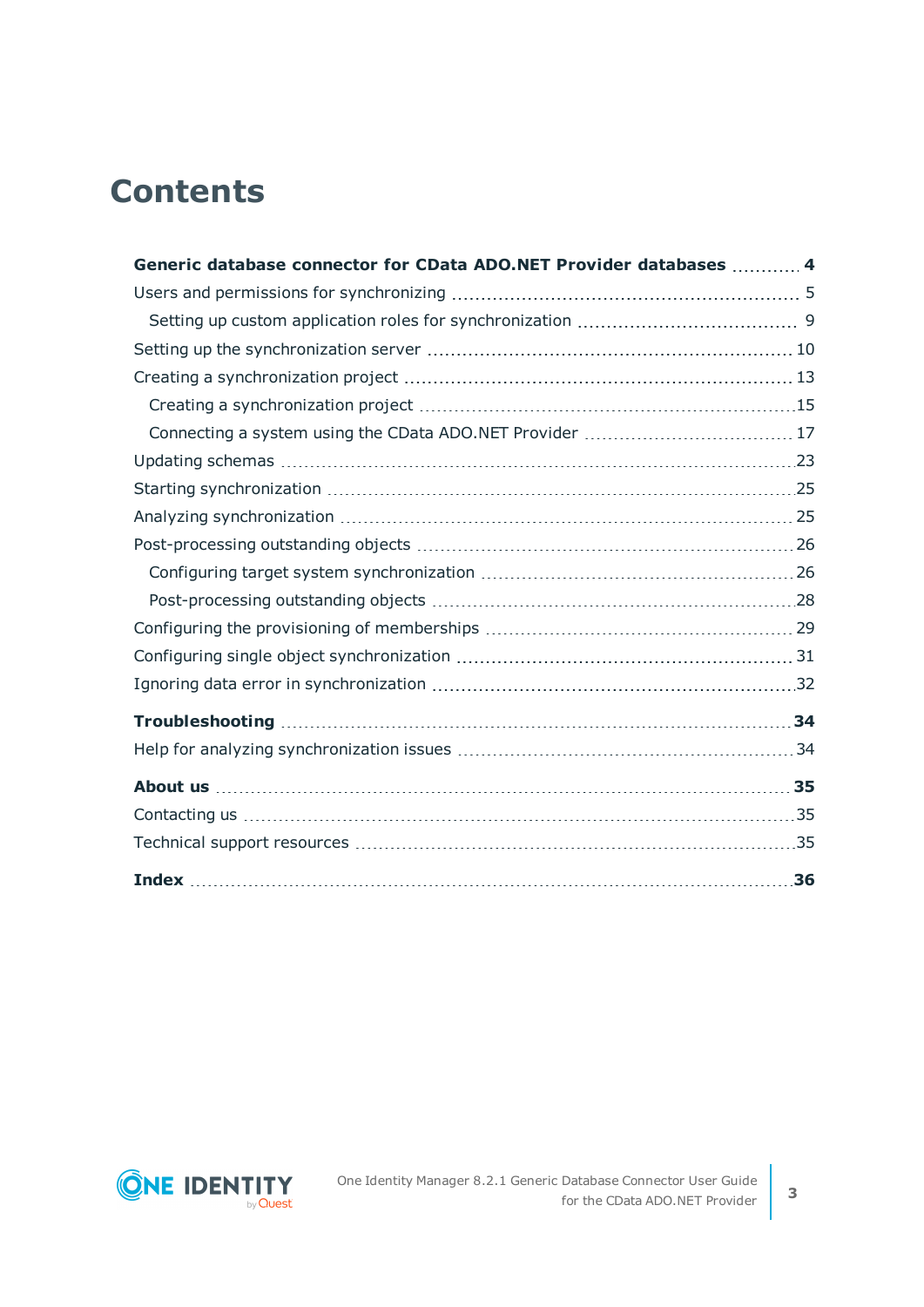# <span id="page-3-0"></span>**Generic database connector for CData ADO.NET Provider databases**

With this generic database connector, you can synchronize external databases with the One Identity Manager database. One Identity Manager supports connecting to CData ADO.NET Provider databases, amongst others.

The generic database connector cannot load any random external database system data configuration. For example, custom data types and columns containing value list are not currently supported.

The generic database connection does not provide a project template for setting up synchronization. You must create synchronization configuration components (such as mappings, workflows or start up configurations) manually after the synchronization project has been saved.

In the Synchronization Editor, external database tables and columns are referenced as schema types and schema properties.

#### *To set up synchronization with a database*

- 1. Install and configure a synchronization server and declare the server as a Job server in One Identity Manager.
- 2. Provide One Identity Manager users with the required permissions for setting up synchronization and post-processing synchronization objects.
- 3. Create a synchronization project with the Synchronization Editor.

#### **Detailed information about this topic**

- Setting up the [synchronization](#page-9-0) server on page 10
- $\cdot$  Users and permissions for [synchronizing](#page-4-0) on page  $5$
- $\cdot$  Creating a [synchronization](#page-12-0) project on page 13

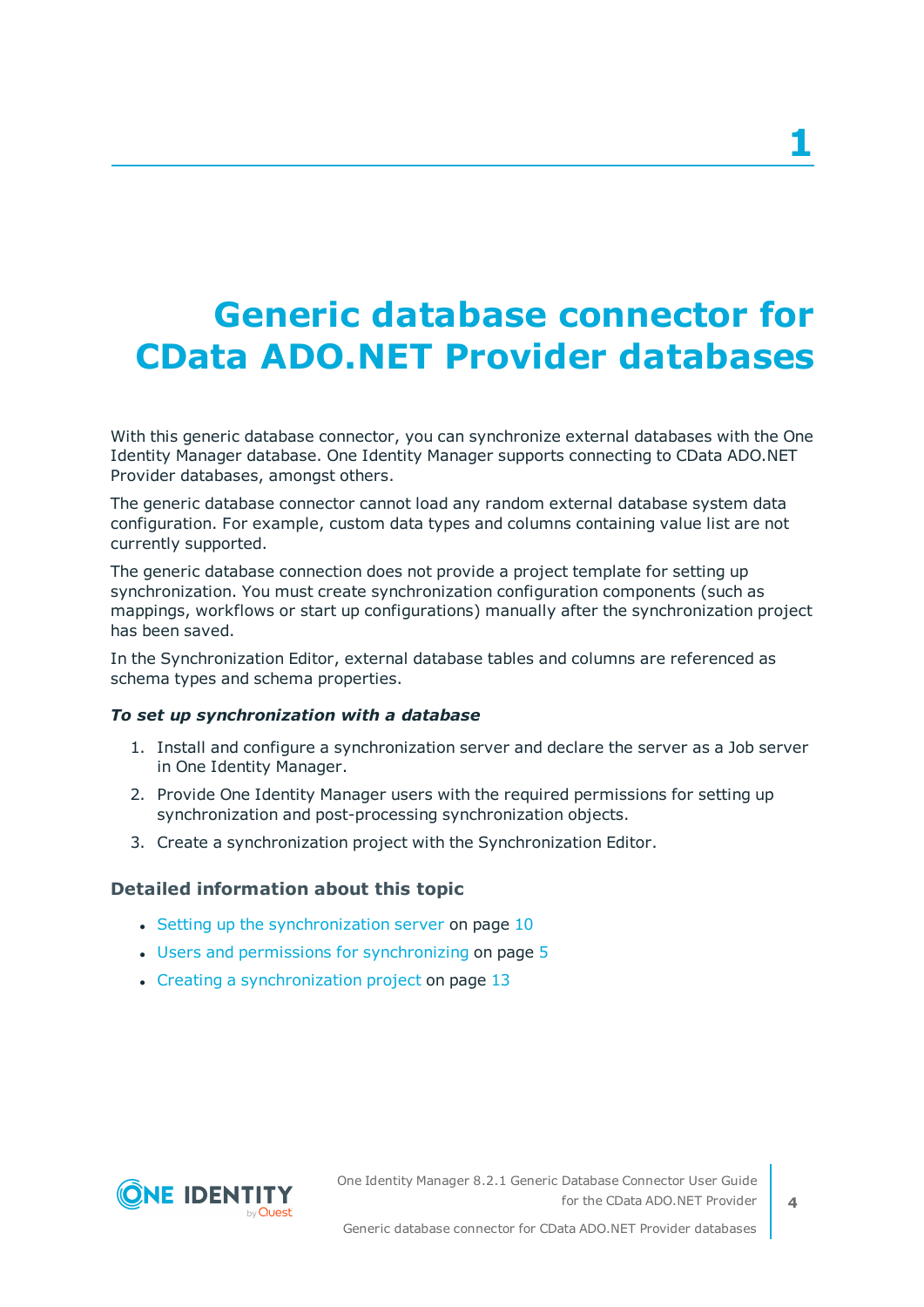## <span id="page-4-0"></span>**Users and permissions for synchronizing**

In the synchronization with the database connectors, there are three use cases for mapping synchronization objects in the One Identity Manager data model.

- 1. Mapping custom target systems
- 2. Mapping default tables (for example Person or Department)
- 3. Mapping custom tables

In the case of One Identity Manager tools non role-based login, it is sufficient to add a system user in the **DPR\_EditRights\_Methods** and **QBM\_LaunchPad** permissions groups. For more information about system users and permissions groups, see the *One Identity Manager Authorization and Authentication Guide*.

| User                                                             | Tasks                                                                                                                                        |  |  |  |
|------------------------------------------------------------------|----------------------------------------------------------------------------------------------------------------------------------------------|--|--|--|
| One Identity Manager<br>administrators                           | One Identity Manager administrator and administrative system<br>users Administrative system users are not added to application<br>roles.     |  |  |  |
|                                                                  | One Identity Manager administrators:                                                                                                         |  |  |  |
|                                                                  | • Create customized permissions groups for application<br>roles for role-based login to administration tools in the<br>Designer as required. |  |  |  |
|                                                                  | • Create system users and permissions groups for non role-<br>based login to administration tools in the Designer as<br>required.            |  |  |  |
|                                                                  | • Enable or disable additional configuration parameters in<br>the Designer as required.                                                      |  |  |  |
|                                                                  | • Create custom processes in the Designer as required.                                                                                       |  |  |  |
|                                                                  | • Create and configure schedules as required.                                                                                                |  |  |  |
| System users in the<br>DPR_EditRights_                           | • Configure and start synchronization in the<br>Synchronization Editor.                                                                      |  |  |  |
| <b>Methods</b> permissions<br>group                              | • Edit the synchronization's target system types as well as<br>outstanding objects in the Manager.                                           |  |  |  |
| System users in the<br><b>QBM_LaunchPad</b><br>permissions group | • Working with the Launchpad.                                                                                                                |  |  |  |

#### **Table 1: Users and permissions groups for non role-based login**

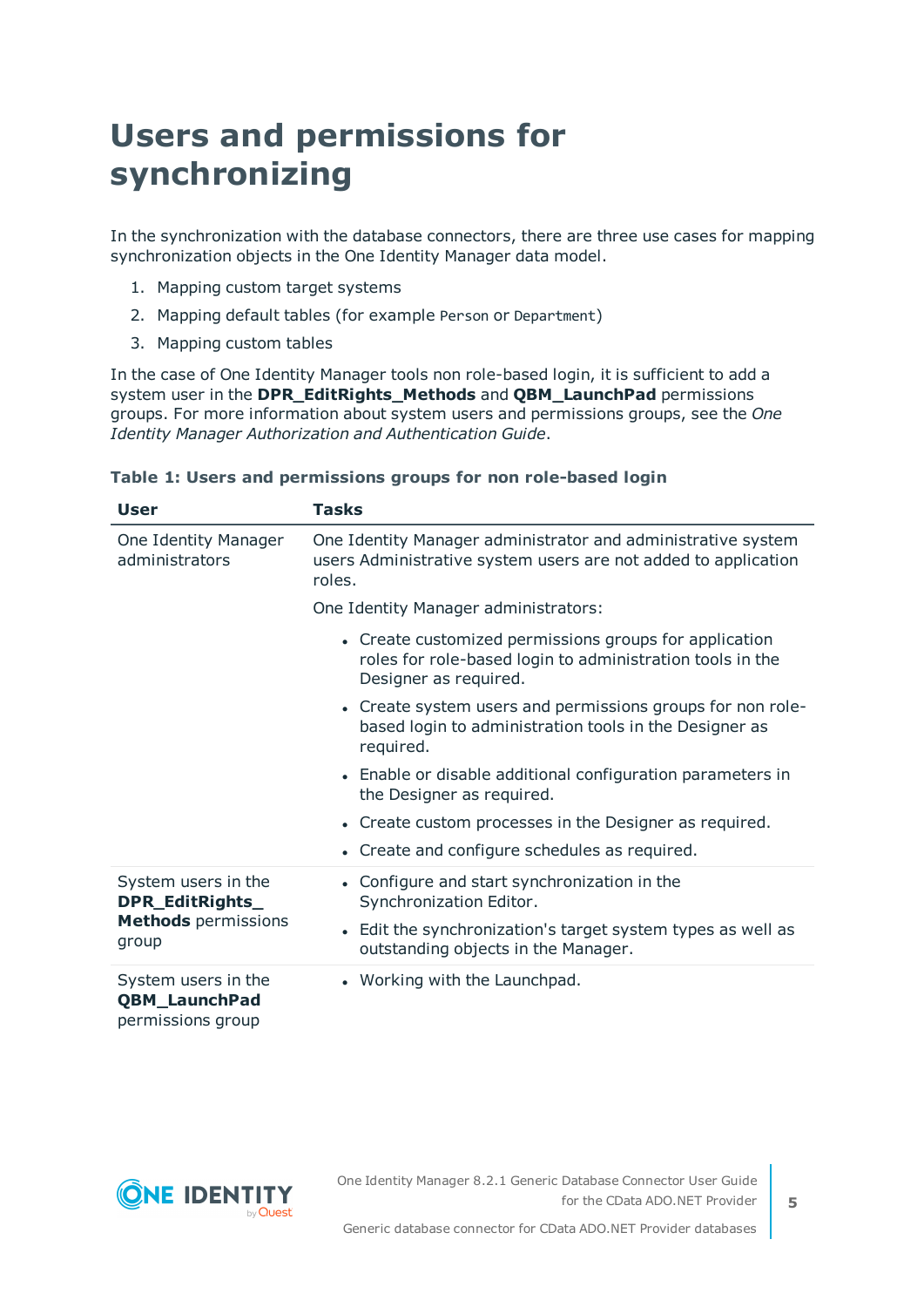There are different steps required for role-based login, in order to equip One Identity Manager users with the required permissions for setting up synchronization and postprocessing of synchronization objects.

|               | Table 2: User and permissions groups for role-based login: Mapped as custom |  |  |  |
|---------------|-----------------------------------------------------------------------------|--|--|--|
| target system |                                                                             |  |  |  |

| <b>User</b>                            | <b>Tasks</b>                                                                                                                                 |  |  |  |
|----------------------------------------|----------------------------------------------------------------------------------------------------------------------------------------------|--|--|--|
| One Identity Manager<br>administrators | One Identity Manager administrator and administrative system<br>users Administrative system users are not added to application<br>roles.     |  |  |  |
|                                        | One Identity Manager administrators:                                                                                                         |  |  |  |
|                                        | • Create customized permissions groups for application<br>roles for role-based login to administration tools in the<br>Designer as required. |  |  |  |
|                                        | • Create system users and permissions groups for non role-<br>based login to administration tools in the Designer as<br>required.            |  |  |  |
|                                        | • Enable or disable additional configuration parameters in<br>the Designer as required.                                                      |  |  |  |
|                                        | • Create custom processes in the Designer as required.                                                                                       |  |  |  |
|                                        | • Create and configure schedules as required.                                                                                                |  |  |  |
| Target system<br>administrators        | Target system administrators must be assigned to the Target<br>systems   Administrators application role.                                    |  |  |  |
|                                        | Users with this application role:                                                                                                            |  |  |  |
|                                        | • Administer application roles for individual target system<br>types.                                                                        |  |  |  |
|                                        | • Specify the target system manager.                                                                                                         |  |  |  |
|                                        | • Set up other application roles for target system managers<br>if required.                                                                  |  |  |  |
|                                        | • Specify which application roles for target system<br>managers are mutually exclusive.                                                      |  |  |  |
|                                        | • Authorize other employees to be target system<br>administrators.                                                                           |  |  |  |
|                                        | • Do not assume any administrative tasks within the target<br>system.                                                                        |  |  |  |
| Target system<br>managers              | Target system managers must be assigned to the Target<br>systems   Custom target systems application role or a<br>child application role.    |  |  |  |
|                                        | Users with this application role:                                                                                                            |  |  |  |
|                                        | • Assume administrative tasks for the target system.                                                                                         |  |  |  |



One Identity Manager 8.2.1 Generic Database Connector User Guide for the CData ADO.NET Provider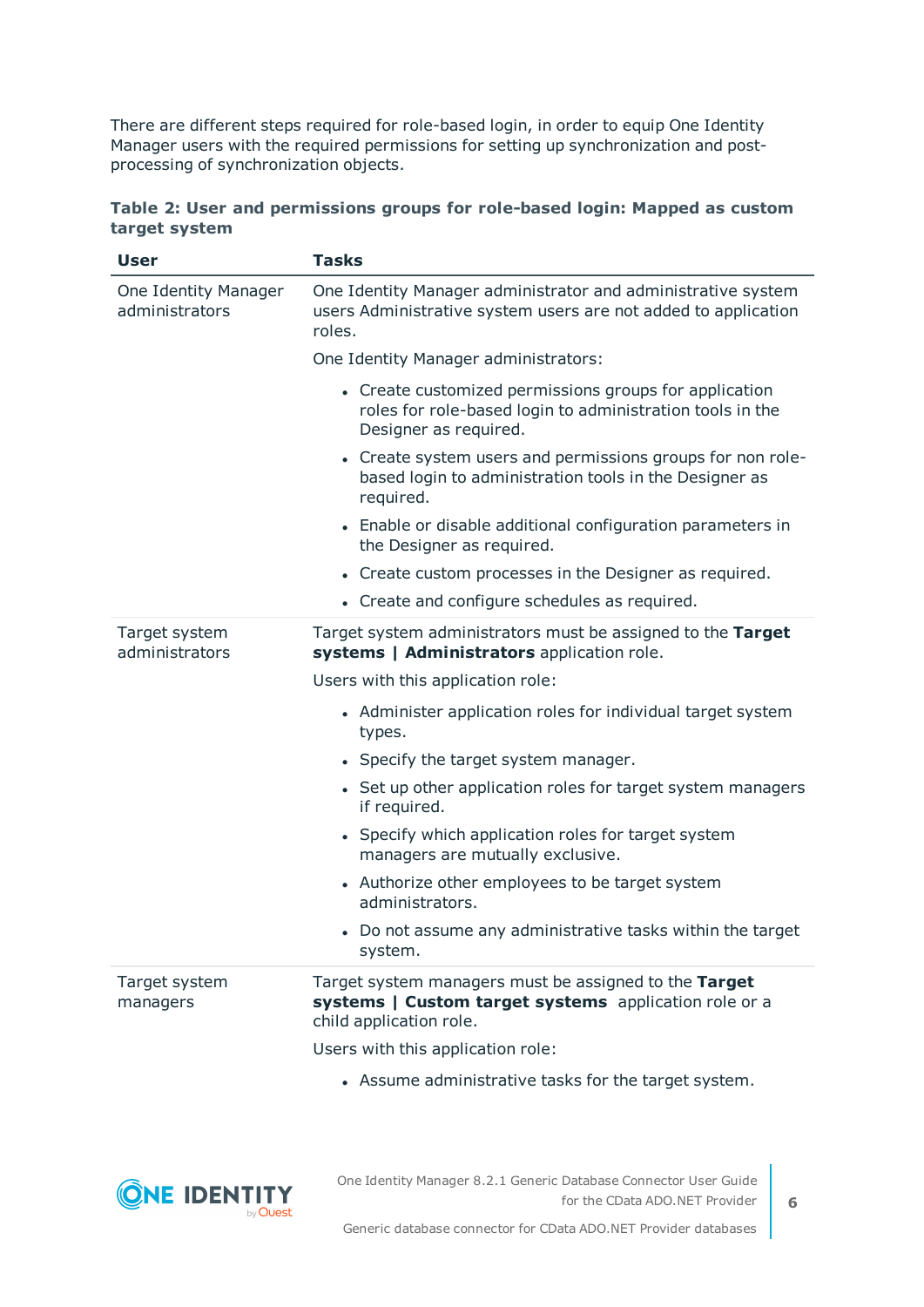| User | Tasks                                                                                                                                           |
|------|-------------------------------------------------------------------------------------------------------------------------------------------------|
|      | • Create, change, or delete target system objects.                                                                                              |
|      | • Edit password policies for the target system.                                                                                                 |
|      | • Prepare groups to add to the IT Shop.                                                                                                         |
|      | • Can add employees who have another identity than the<br><b>Primary identity.</b>                                                              |
|      | • Configure synchronization in the Synchronization Editor<br>and define the mapping for comparing target systems and<br>One Identity Manager.   |
|      | • Edit the synchronization's target system types and<br>outstanding objects.                                                                    |
|      | • Authorize other employees within their area of<br>responsibility as target system managers and create child<br>application roles if required. |

#### **Table 3: User and permissions groups for role-based login: Default table mapping**

| User                                   | <b>Tasks</b>                                                                                                                                 |
|----------------------------------------|----------------------------------------------------------------------------------------------------------------------------------------------|
| One Identity Manager<br>administrators | One Identity Manager administrator and administrative system<br>users Administrative system users are not added to application<br>roles.     |
|                                        | One Identity Manager administrators:                                                                                                         |
|                                        | • Create customized permissions groups for application<br>roles for role-based login to administration tools in the<br>Designer as required. |
|                                        | • Create system users and permissions groups for non role-<br>based login to administration tools in the Designer as<br>required.            |
|                                        | • Enable or disable additional configuration parameters in<br>the Designer as required.                                                      |
|                                        | • Create custom processes in the Designer as required.                                                                                       |
|                                        | • Create and configure schedules as required.                                                                                                |
|                                        | Custom application role Users with this application role:                                                                                    |
|                                        | • Configure and start synchronization in the<br>Synchronization Editor.                                                                      |
|                                        | • Edit the synchronization's target system types as well as<br>outstanding objects in the Manager.                                           |
|                                        | The application role gets its permissions through a custom<br>permissions group and the vi_4_SYNCPROJECT_ADMIN<br>permissions group.         |
|                                        |                                                                                                                                              |
|                                        |                                                                                                                                              |

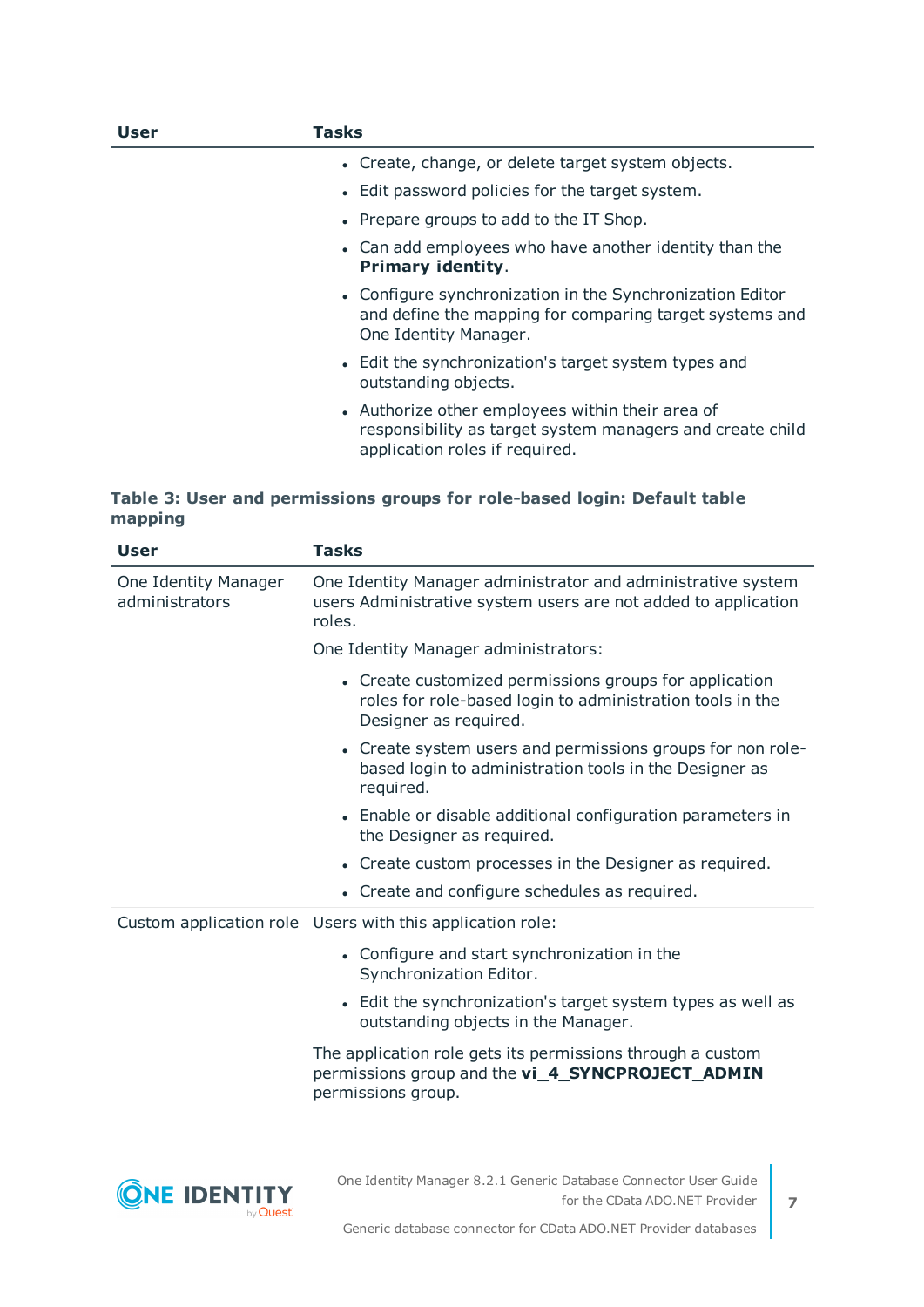#### **Table 4: Users and permissions groups for role-based login: Custom table mapping**

| <b>User</b>                            | <b>Tasks</b>                                                                                                                                                                                                                                           |  |  |
|----------------------------------------|--------------------------------------------------------------------------------------------------------------------------------------------------------------------------------------------------------------------------------------------------------|--|--|
| One Identity Manager<br>administrators | One Identity Manager administrator and administrative system<br>users Administrative system users are not added to application<br>roles.                                                                                                               |  |  |
|                                        | One Identity Manager administrators:                                                                                                                                                                                                                   |  |  |
|                                        | • Create customized permissions groups for application<br>roles for role-based login to administration tools in the<br>Designer as required.                                                                                                           |  |  |
|                                        | • Create system users and permissions groups for non role-<br>based login to administration tools in the Designer as<br>required.                                                                                                                      |  |  |
|                                        | • Enable or disable additional configuration parameters in<br>the Designer as required.                                                                                                                                                                |  |  |
|                                        | • Create custom processes in the Designer as required.                                                                                                                                                                                                 |  |  |
|                                        | • Create and configure schedules as required.                                                                                                                                                                                                          |  |  |
| Application roles for<br>custom tasks  | Administrators must be assigned to the Custom  <br>Administrators application role.                                                                                                                                                                    |  |  |
|                                        | Users with this application role:                                                                                                                                                                                                                      |  |  |
|                                        | • Administrate custom application roles.                                                                                                                                                                                                               |  |  |
|                                        | • Set up other application roles for managers if required.                                                                                                                                                                                             |  |  |
| Manager for custom<br>tasks            | Managers must be assigned to the Custom   Managers<br>application role or a child role.                                                                                                                                                                |  |  |
|                                        | Users with this application role:                                                                                                                                                                                                                      |  |  |
|                                        | • Add custom task in One Identity Manager.                                                                                                                                                                                                             |  |  |
|                                        | • Configure and start synchronization in the<br>Synchronization Editor.                                                                                                                                                                                |  |  |
|                                        | • Edit the synchronization's target system types as well as<br>outstanding objects in the Manager.                                                                                                                                                     |  |  |
|                                        | You can use these application roles, for example, to guarantee<br>One Identity Manager user permissions on custom tables or<br>columns. All application roles that you define here must obtain<br>their permissions through custom permissions groups. |  |  |
|                                        | The application role gets its permissions through a custom<br>permissions group and the vi_4_SYNCPROJECT_ADMIN<br>permissions group.                                                                                                                   |  |  |

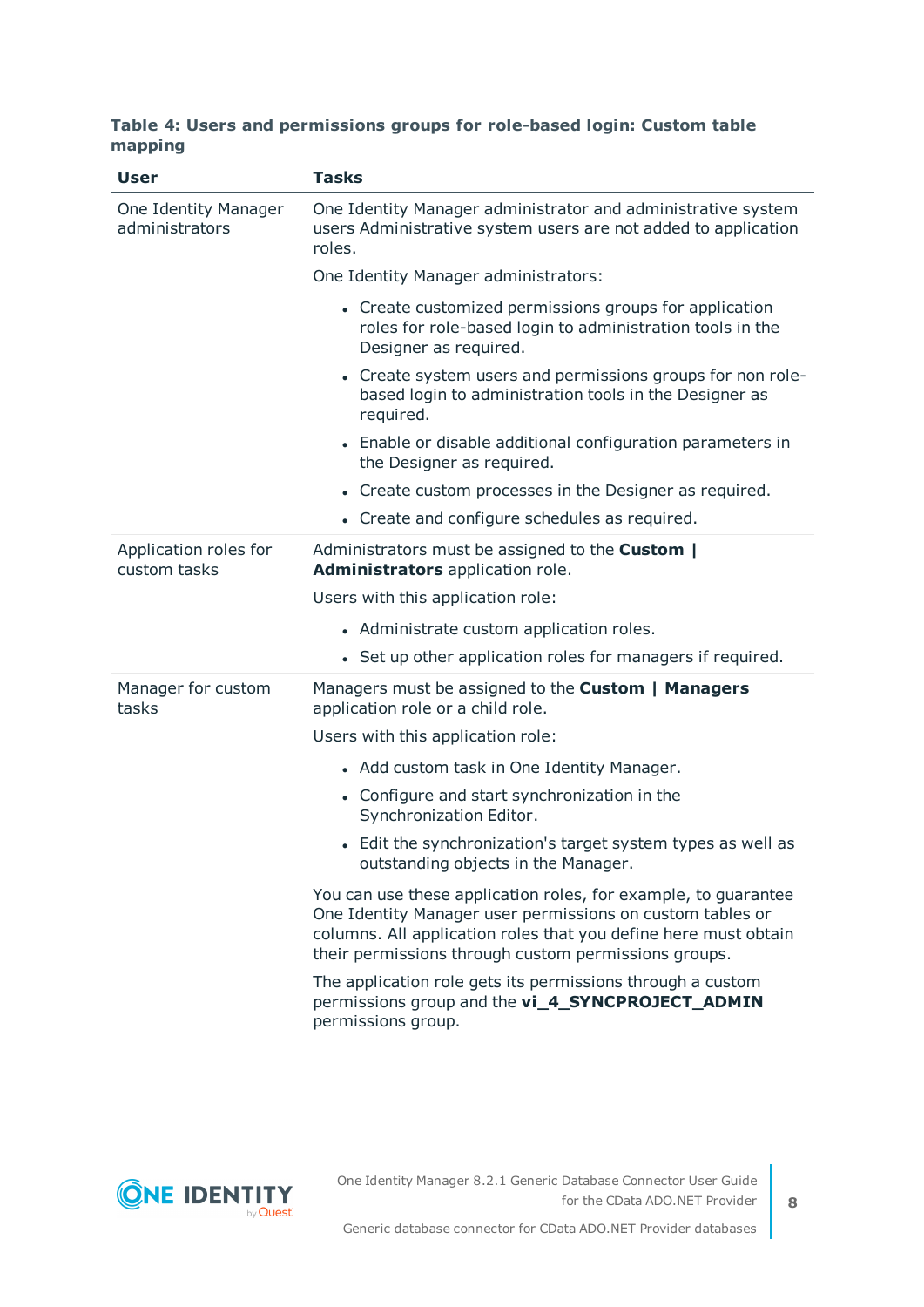#### *To configure synchronization projects and target system synchronization (in the use cases 2 and 3)*

- 1. Set up a custom permissions group with all permissions for configuring synchronization and editing synchronization objects.
- 2. Assign a custom application role to this permissions group.

#### **Detailed information about this topic**

• Setting up custom application roles for [synchronization](#page-8-0) on page 9

### <span id="page-8-0"></span>**Setting up custom application roles for synchronization**

For role-based login, create a custom application role to guarantee One Identity Manager users the necessary permissions for configuring synchronization and handling outstanding objects. This application role obtains the required permissions by using a custom permissions group.

#### *To set up an application role for synchronization (use case 2):*

- 1. In the Manager, select the default application role to use to edit the objects you want to synchronization.
	- Establish the application role's default permissions group.

If you want to import employee data, for example, select the **Identity Management | Employees | Administrators** application role. The default permissions group of this application role is **vi\_4\_PERSONADMIN**.

- 2. In the Designer, create a new permissions group .
	- <sup>l</sup> Set the **Only use for role based authentication** option.
- 3. Make the new permissions group dependent on the **vi\_4\_SYNCPROJECT\_ADMIN** permissions group.

Then the **vi\_4\_SYNCPROJECT\_ADMIN** permissions groups must be assigned as the parent permissions group. This means that the new permissions group inherits the properties.

4. Make the new permissions group dependent on the default permissions group of the selected default application role.

Then the default permissions groups must be assigned as the parent permissions group. This means that the new permissions group inherits the properties.

- 5. Save the changes.
- 6. In the Manager, create a new application role.

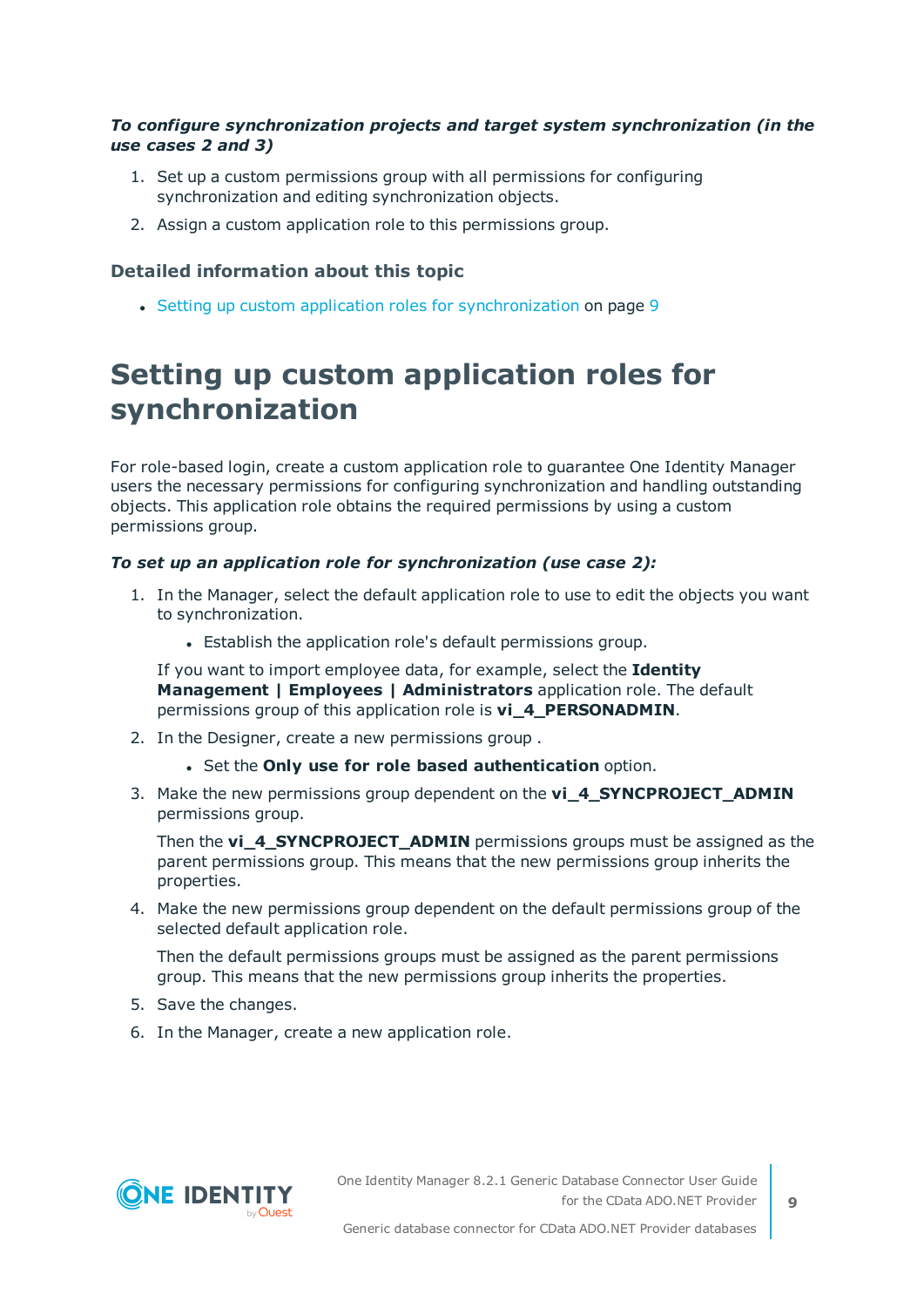- a. Assign the selected application role to be the parent application role.
- b. Assign the newly created permissions group.
- 7. Assign employees to this application role.
- 8. Save the changes.

#### *To set up an application role for synchronization (use case 3):*

- 1. In the Designer, create a new permissions group for custom tables that are populated by synchronization.
	- <sup>l</sup> Set the **Only use for role based authentication** option.
- 2. Guarantee this permissions group all the required permissions to the custom tables.
- 3. Create another permissions group for synchronization.
	- <sup>l</sup> Set the **Only use for role based authentication** option.
- 4. Make the permissions group for synchronization dependent on the permissions group for custom tables.

Then the permissions group for custom tables must be assigned as the parent permissions group. This means the permissions groups for synchronization inherits its properties.

5. Make the permissions group for synchronization dependent on the **vi\_4\_ SYNCPROJECT ADMIN** permissions group.

Then the **vi\_4\_SYNCPROJECT\_ADMIN** permissions groups must be assigned as the parent permissions group. This means the permissions groups for synchronization inherits its properties.

- 6. Save the changes.
- 7. In the Manager, create a new application role.
	- a. Assign the **Custom | Managers** application role as the parent application role.
	- b. Assign the permissions group for the synchronization.
- 8. Assign employees to this application role.
- 9. Save the changes.

For more information about setting up application roles and permissions groups, see the *One Identity Manager Authorization and Authentication Guide*.

## <span id="page-9-0"></span>**Setting up the synchronization server**

A server with the following software must be available for setting up synchronization:

- <sup>l</sup> CData ADO.NET Provider
- One Identity Manager Service

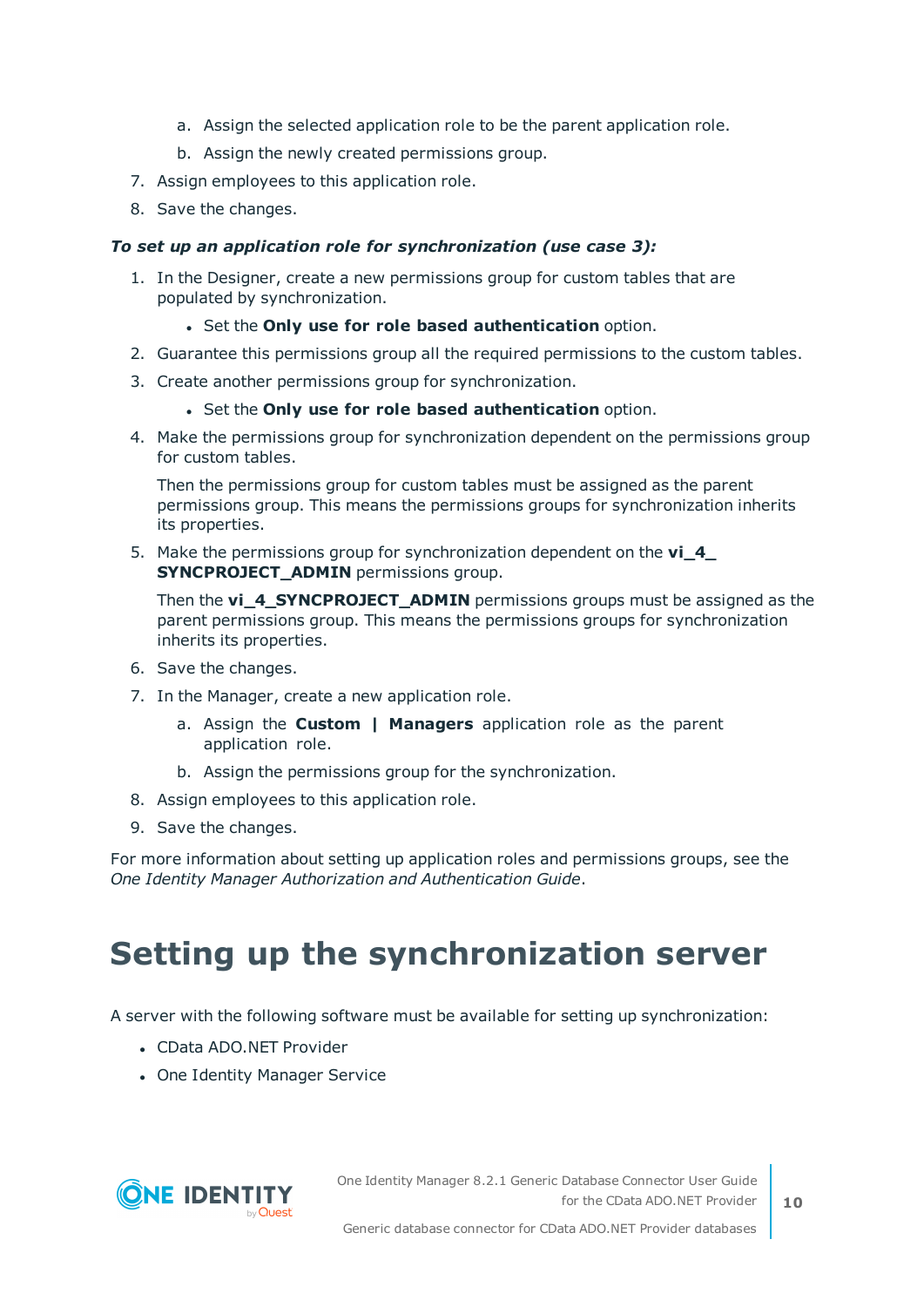- Install One Identity Manager components with the installation wizard.
	- 1. Select **Select installation modules with existing database**.
	- 2. Select the **Server | Job server** machine role.

For more information about system requirements for installing the One Identity Manager Service, see the *One Identity Manager Installation Guide*.

The synchronization server must be declared as a Job server in One Identity Manager.

Use the One Identity Manager Service to install the Server Installer. The program runs the following steps:

- Sets up a Job server.
- Specifies machine roles and server function for the Job server.
- Remotely installs One Identity Manager Service components corresponding to the machine roles.
- Configures the One Identity Manager Service.
- Starts the One Identity Manager Service.

NOTE: The program performs a remote installation of the One Identity Manager Service. Local installation of the service is not possible with this program.

To remotely install the One Identity Manager Service, you must have an administrative workstation on which the One Identity Manager components are installed. For detailed information about installing a workstation, see the *One Identity Manager Installation Guide*.

NOTE: To generate processes for the Job server, you need the provider, connection parameters, and the authentication data. By default, this information is determined from the database connection data. If the Job server runs through an application server, you must configure extra connection data in the Designer. For detailed information about setting up Job servers, see the *One Identity Manager Configuration Guide*.

#### *To remotely install and configure One Identity Manager Service on a server*

- 1. Start the Server Installer program on your administrative workstation.
- 2. On the **Database connection** page, enter the valid connection credentials for the One Identity Manager database.
- 3. On the **Server properties** page, specify the server on which you want to install the One Identity Manager Service.
	- a. Select a Job server from the **Server** menu.

- OR -

To create a new Job server, click **Add**.

- b. Enter the following data for the Job server.
	- **Server:** Name of the Job server.
	- <sup>l</sup> **Queue**: Name of the queue to handle the process steps. Each Job server within the network must have a unique queue identifier. The process

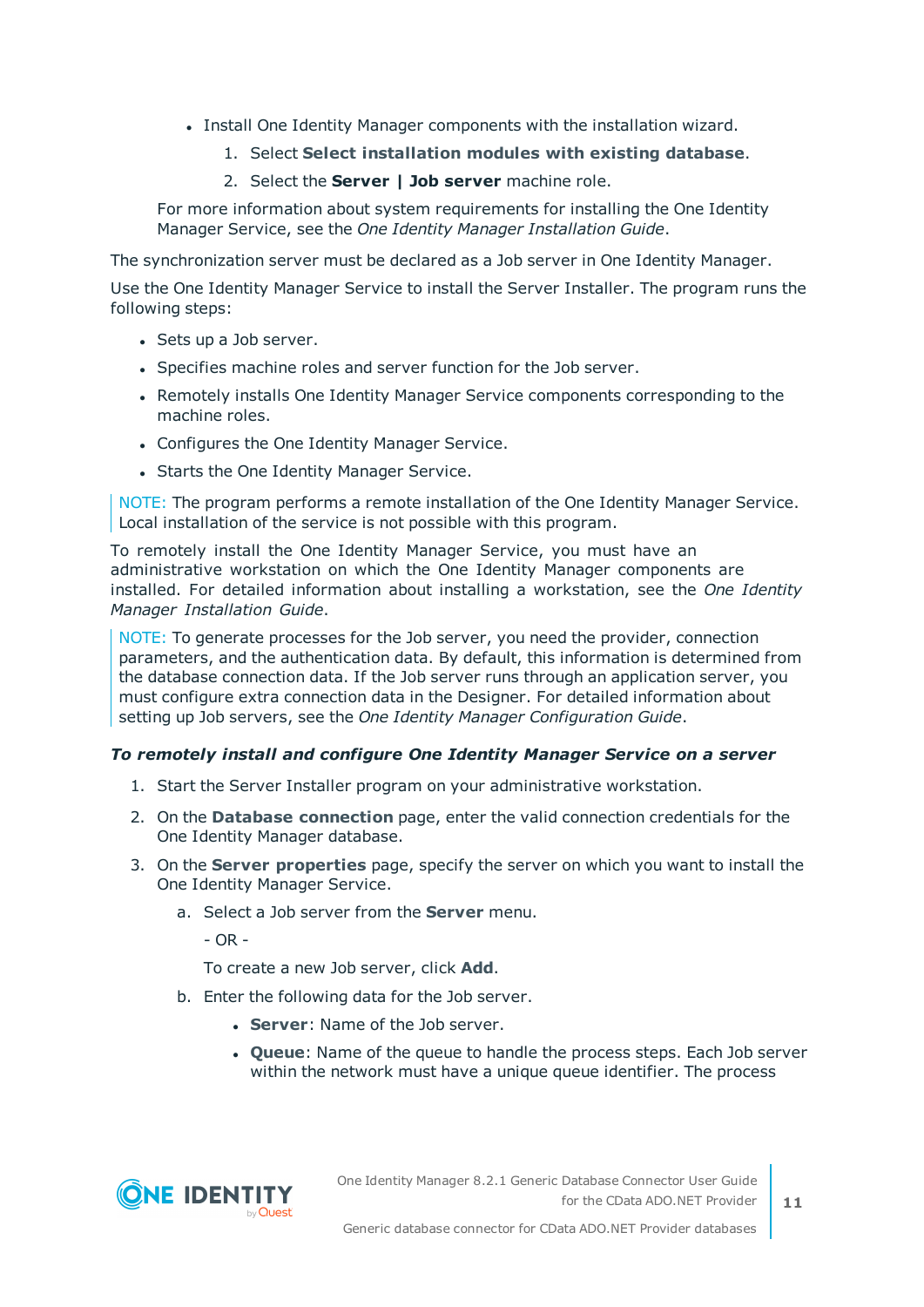steps are requested by the Job queue using this exact queue name. The queue identifier is entered in the One Identity Manager Service configuration file.

<sup>l</sup> **Full server name**: Full server name in accordance with DNS syntax.

Syntax:

<Name of servers>.<Fully qualified domain name>

NOTE: You can use the **Extended** option to make changes to other properties for the Job server. You can also edit the properties later with the Designer.

- 4. On the **Machine roles** page, select **Job server**.
- 5. On the **Server functions** page, select **Generic database connector**.
- 6. On the **Service Settings** page, enter the connection data and check the One Identity Manager Service configuration.

NOTE: The initial service configuration is predefined. If further changes need to be made to the configuration, you can do this later with the Designer. For detailed information about configuring the service, see the *One Identity Manager Configuration Guide*.

- For a direct connection to the database:
	- 1. Select **Process collection > sqlprovider**.
	- 2. Click the **Connection parameter** entry, then click the **Edit** button.
	- 3. Enter the connection data for the One Identity Manager database.
- For a connection to the application server:
	- 1. Select **Process collection**, click the **Insert** button and select **AppServerJobProvider**.
	- 2. Click the **Connection parameter** entry, then click the **Edit** button.
	- 3. Enter the connection data for the application server.
	- 4. Click the **Authentication data** entry and click the **Edit** button.
	- 5. Select the authentication module. Depending on the authentication module, other data may be required, such as user and password. For detailed information about One Identity Manager authentication modules, see the *One Identity Manager Authorization and Authentication Guide*.
- 7. To configure remote installations, click **Next**.
- 8. Confirm the security prompt with **Yes**.
- 9. On the **Select installation source** page, select the directory with the install files. Change the directory if necessary.
- 10. If the database is encrypted, on the **Select private key file** page, select the file with the private key.
- 11. On the **Service access** page, enter the service's installation data.

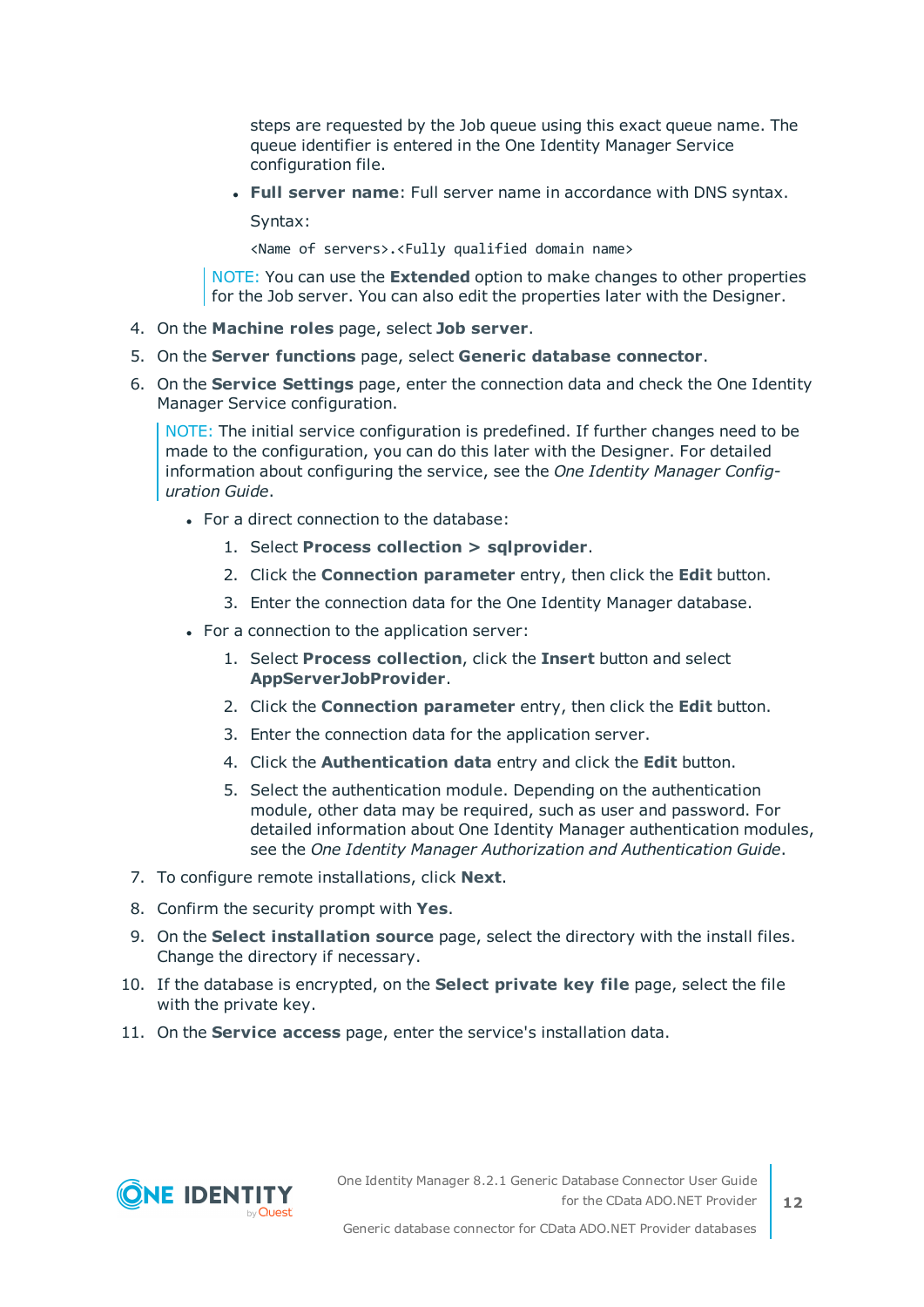- **Computer**: Enter the name or IP address of the server that the service is installed and started on.
- **. Service account:** Enter the details of the user account that the One Identity Manager Service is running under. Enter the user account, the user account's password and password confirmation.

The service is installed using the user account with which you are logged in to the administrative workstation. If you want to use another user account for installing the service, you can enter it in the advanced options. You can also change the One Identity Manager Service details, such as the installation directory, name, display name, and the One Identity Manager Service description, using the advanced options.

12. Click **Next** to start installing the service.

Installation of the service occurs automatically and may take some time.

13. Click **Finish** on the last page of the Server Installer.

NOTE: In a default installation, the service is entered in the server's service management with the name **One Identity Manager Service**.

## <span id="page-12-0"></span>**Creating a synchronization project**

A synchronization project collects all the information required for synchronizing the One Identity Manager database with a target system. Connection data for target systems, schema types and properties, mapping, and synchronization workflows all belong to this.

Make the following information available for setting up a synchronization project for synchronizing with the generic database connector.

| Data                      | <b>Explanation</b>                                                                                                                                                                                                                                                                 |
|---------------------------|------------------------------------------------------------------------------------------------------------------------------------------------------------------------------------------------------------------------------------------------------------------------------------|
| Synchronization<br>server | All One Identity Manager Service actions are run against the<br>target system environment on the synchronization server. Data<br>entries required for synchronization and administration with the<br>One Identity Manager database are processed by the<br>synchronization server. |
|                           | Installed components:                                                                                                                                                                                                                                                              |
|                           | • One Identity Manager Service (started)                                                                                                                                                                                                                                           |
|                           | The synchronization server must be declared as a Job server in<br>One Identity Manager. The Job server name is required.                                                                                                                                                           |
|                           | For more information, see Setting up the synchronization server<br>on page 10.                                                                                                                                                                                                     |
| Remote connection         | To configure synchronization with a target system, One Identity                                                                                                                                                                                                                    |

|  | Table 5: Information required for setting up a synchronization project |  |  |  |  |  |
|--|------------------------------------------------------------------------|--|--|--|--|--|
|  |                                                                        |  |  |  |  |  |

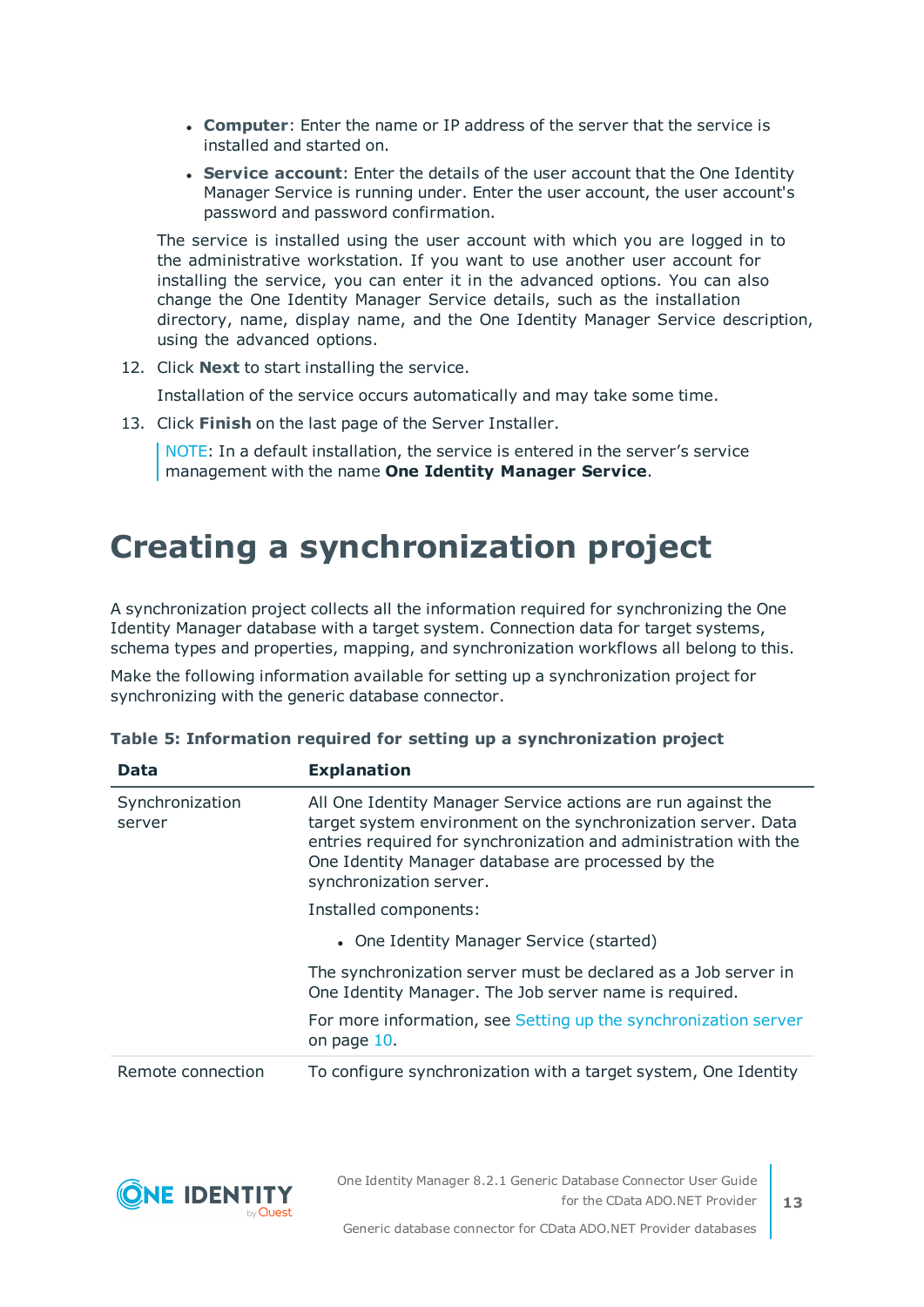| <b>Data</b>                 | <b>Explanation</b>                                                                                                                                                                                                                                                                                                                                                                                                                                                                                         |
|-----------------------------|------------------------------------------------------------------------------------------------------------------------------------------------------------------------------------------------------------------------------------------------------------------------------------------------------------------------------------------------------------------------------------------------------------------------------------------------------------------------------------------------------------|
| server                      | Manager must load the data from the target system. One<br>Identity Manager communicates directly with the target system<br>to do this. Sometimes direct access from the workstation, on<br>which the Synchronization Editor is installed, is not possible. For<br>example, because of the firewall configuration or the<br>workstation does not fulfill the necessary hardware and software<br>requirements. If direct access is not possible from the<br>workstation, you can set up a remote connection. |
|                             | The remote connection server and the workstation must be in<br>the same Active Directory domain.                                                                                                                                                                                                                                                                                                                                                                                                           |
|                             | Remote connection server configuration:                                                                                                                                                                                                                                                                                                                                                                                                                                                                    |
|                             | • One Identity Manager Service is started                                                                                                                                                                                                                                                                                                                                                                                                                                                                  |
|                             | • RemoteConnectPlugin is installed                                                                                                                                                                                                                                                                                                                                                                                                                                                                         |
|                             | • CData ADO.NET Provider is installed                                                                                                                                                                                                                                                                                                                                                                                                                                                                      |
|                             | The remote connection server must be declared as a Job server<br>in One Identity Manager. The Job server name is required.                                                                                                                                                                                                                                                                                                                                                                                 |
|                             | TIP: The remote connection server requires the same config-<br>uration as the synchronization server (with regard to the<br>installed software and entitlements). Use the synchronization<br>as remote connection server at the same time, by simply<br>installing the RemoteConnectPlugin as well.                                                                                                                                                                                                        |
|                             | For more detailed information about setting up a remote<br>connection, see the One Identity Manager Target System<br>Synchronization Reference Guide.                                                                                                                                                                                                                                                                                                                                                      |
| Synchronization<br>workflow | Set the <b>Data import</b> option in the synchronization step if<br>synchronization data is imported from a secondary system.                                                                                                                                                                                                                                                                                                                                                                              |
|                             | For more detailed information about synchronizing user data<br>with different systems, see the One Identity Manager Target<br>System Synchronization Reference Guide.                                                                                                                                                                                                                                                                                                                                      |
| Base object                 | You cannot normally specify a base object for synchronizing with<br>database connectors. In this case, assignment of one base table<br>and the synchronization server is sufficient.                                                                                                                                                                                                                                                                                                                       |
|                             | • Select the table from the <b>Base table</b> menu in which to<br>load the objects. The base table can be used to defined<br>downstream processes for synchronization. For more<br>information about downstream processes, see the One<br>Identity Manager Target System Synchronization<br>Reference Guide.                                                                                                                                                                                               |
|                             | • The Synchronization servers menu displays all Job                                                                                                                                                                                                                                                                                                                                                                                                                                                        |

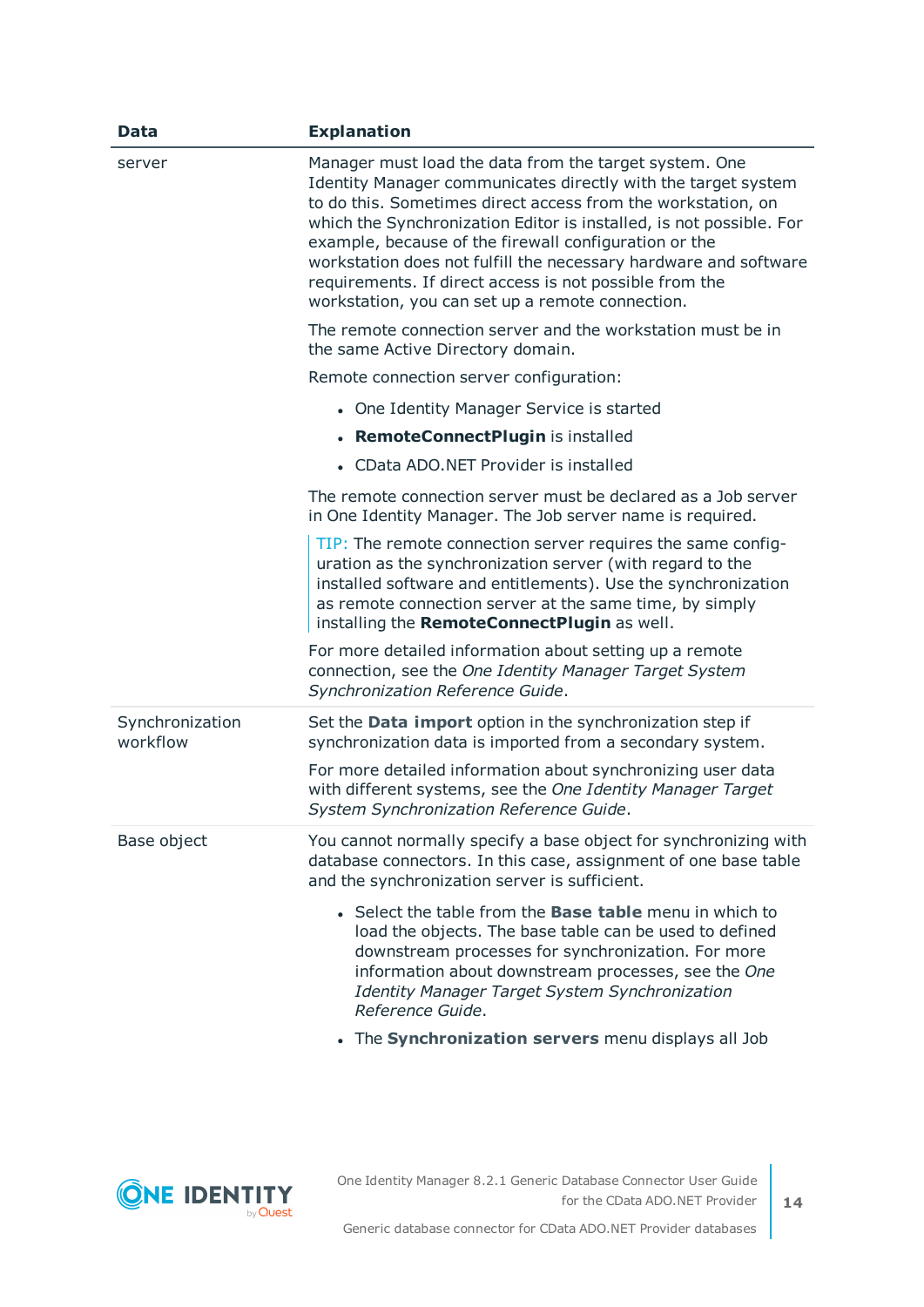| <b>Data</b>  | <b>Explanation</b>                                                                                                                   |
|--------------|--------------------------------------------------------------------------------------------------------------------------------------|
|              | servers with an enabled Generic database connector<br>server function.                                                               |
| Variable set | If you implement specialized variable sets, ensure that the start<br>up configuration and the base object use the same variable set. |

#### *To configure synchronization with the generic database connector*

- 1. Create a new synchronization project.
- 2. Add mappings. Define property mapping rules and object matching rules.
- 3. Create synchronization workflows.
- 4. Create a start up configuration.
- 5. Define the synchronization scope.
- 6. Specify the base object of the synchronization.
- 7. Specify the extent of the synchronization log.
- 8. Run a consistency check.
- 9. Activate the synchronization project.
- 10. Save the new synchronization project in the database.

#### **Detailed information about this topic**

 $\cdot$  Creating a [synchronization](#page-14-0) project on page 15

### <span id="page-14-0"></span>**Creating a synchronization project**

There is a wizard to assist you with setting up a synchronization project. This wizard takes you through all the steps you need to set up initial synchronization with a target system. Click **Next** once you have entered all the data for a step.

NOTE: The following sequence describes how to configure a synchronization project if the Synchronization Editor is both:

- . Run in default mode
- Started from the Launchpad

If you run the project wizard in expert mode or directly from the Synchronization Editor, additional configuration settings can be made. Follow the project wizard instructions through these steps.

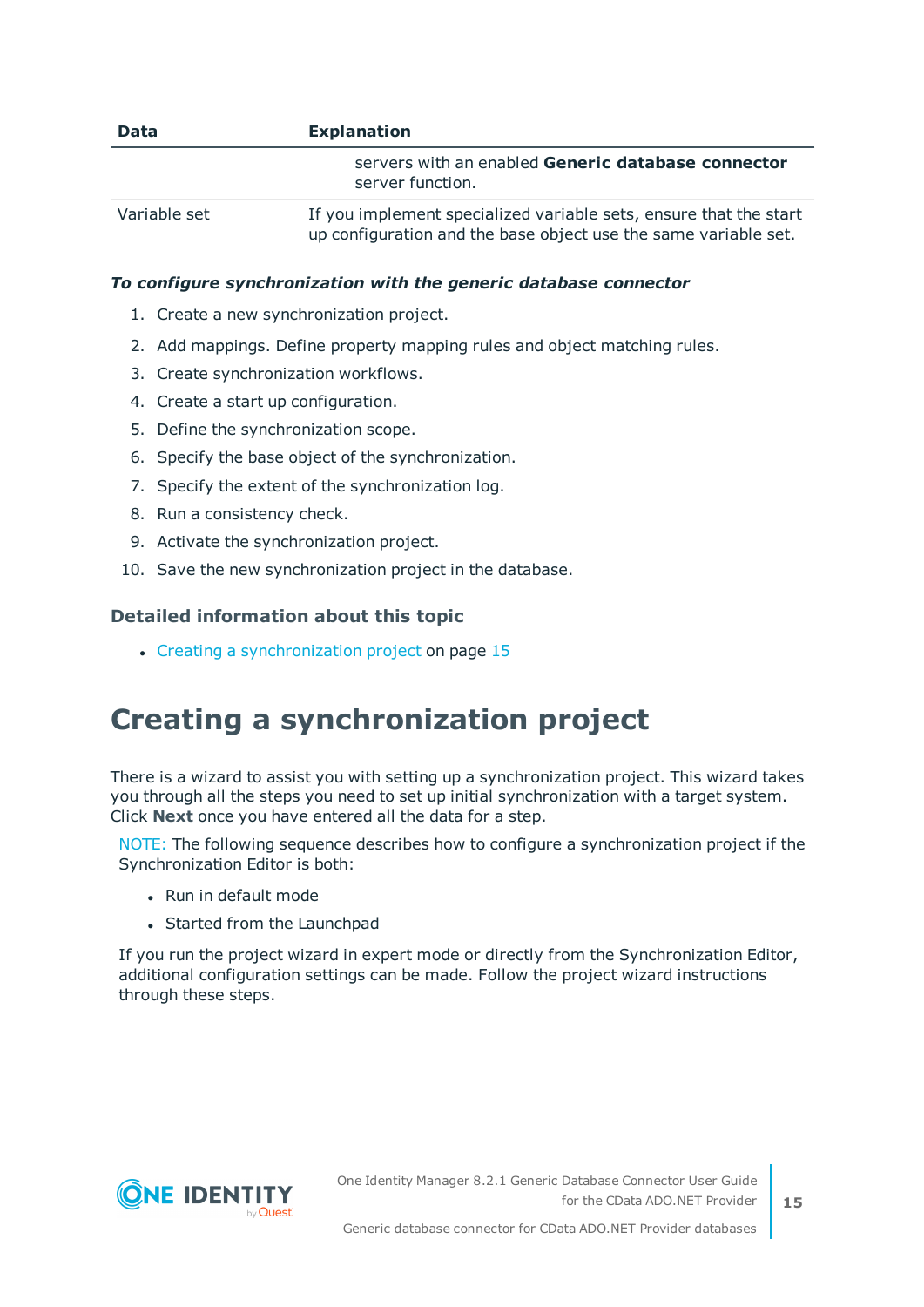#### *To set up a synchronization project*

1. Start the Launchpad and log in on the One Identity Manager database.

NOTE: If synchronization is run by an application server, connect the database through the application server.

2. Select the **Generic Database Connector** and click **Run**.

This starts the Synchronization Editor's project wizard.

- 3. On the **System access** page, specify how One Identity Manager can access the target system.
	- If access is possible from the workstation on which you started the Synchronization Editor, do not change any settings.
	- If access is not possible from the workstation on which you started the Synchronization Editor, you can set up a remote connection.

Enable the **Connect using remote connection server** option and select the server to be used for the connection under **Job server**.

- <sup>l</sup> Click **Next** to start the system connection wizard to create a connection to an external database.
- 4. On the **Select database system** page, select the database system to which you want to connect.
	- <sup>l</sup> Select **CData ADO.NET Provider**.
- 5. Configure the system connection.

For more [information,](#page-16-0) see Connecting a system using the CData ADO.NET Provider on [page](#page-16-0) 17.

- 6. On the **Save configuration** page, you can save the current configuration as a template. When you reconnect to a database system of the same type, you can use this configuration as a template.
	- I Click **a** and enter the name and repository of the configuration file.
- 7. You can save the connection data on the last page of the system connection wizard.
	- <sup>l</sup> Set the **Save connection locally** option to save the connection data. This can be reused when you set up other synchronization projects.
	- <sup>l</sup> Click **Finish**, to end the system connection wizard and return to the project wizard.
- 8. On the **One Identity Manager Connection** tab, test the data for connecting to the One Identity Manager database. The data is loaded from the connected database. Reenter the password.

#### NOTE:

• If you use an unencrypted One Identity Manager database and have not yet saved any synchronization projects to the database, you need to enter all

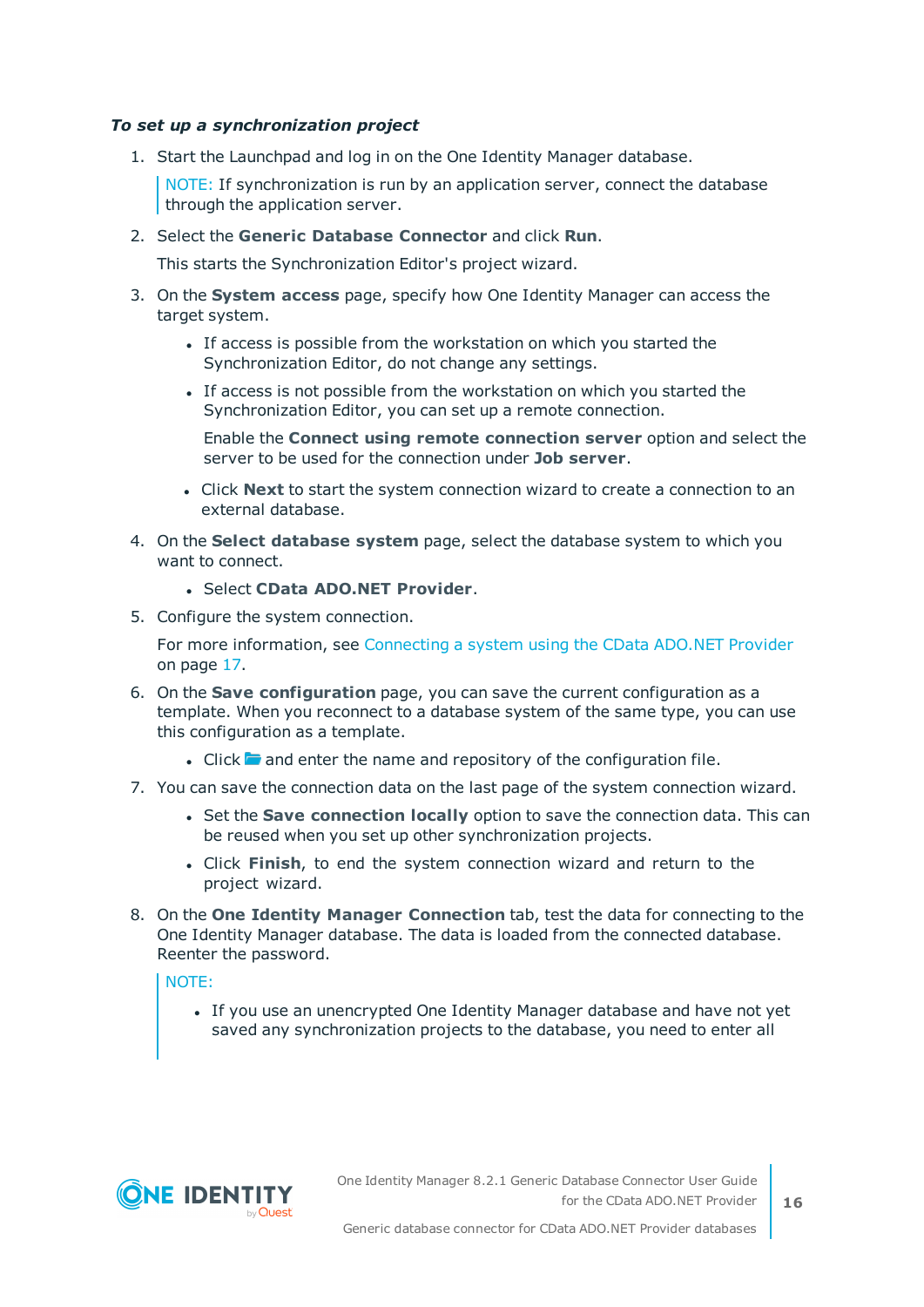connection data again.

- . This page is not shown if a synchronization project already exists.
- 9. The wizard loads the target system schema. This may take a few minutes depending on the type of target system access and the size of the target system.
- 10. On the **Select project template** page, select a project template to use for setting up the synchronization configuration.

NOTE: The generic database connector does not provide a default project template for setting up synchronization. If you have created your own project template, you can select it to configure the synchronization project. Otherwise, select **Create blank project**.

11. Enter the general setting for the synchronization project under **General**.

| <b>Property</b>    | <b>Description</b>                                                                                                                                  |
|--------------------|-----------------------------------------------------------------------------------------------------------------------------------------------------|
| Display<br>name    | Display name for the synchronization project.                                                                                                       |
| Script<br>language | Language in which the scripts for this synchronization project are<br>written.                                                                      |
|                    | Scripts are implemented at various points in the synchronization<br>configuration. Specify the script language when you set up an empty<br>project. |
|                    | IMPORTANT: You cannot change the script language once the<br>synchronization project has been saved.                                                |
|                    | If you use a project template, the template's script language is<br>used.                                                                           |
| Description        | Text field for additional explanation.                                                                                                              |

**Table 6: General properties of the synchronization project**

- 12. To close the project wizard, click **Finish**.
- <span id="page-16-0"></span>13. Save the synchronization project in the database.

### **Connecting a system using the CData ADO.NET Provider**

#### **Table 7: Required information for connecting the system**

| <b>Data</b>     | <b>Explanation</b>                                            |
|-----------------|---------------------------------------------------------------|
| Provider and    | Provider and connection parameters required for connecting to |
| connection data | the database.                                                 |

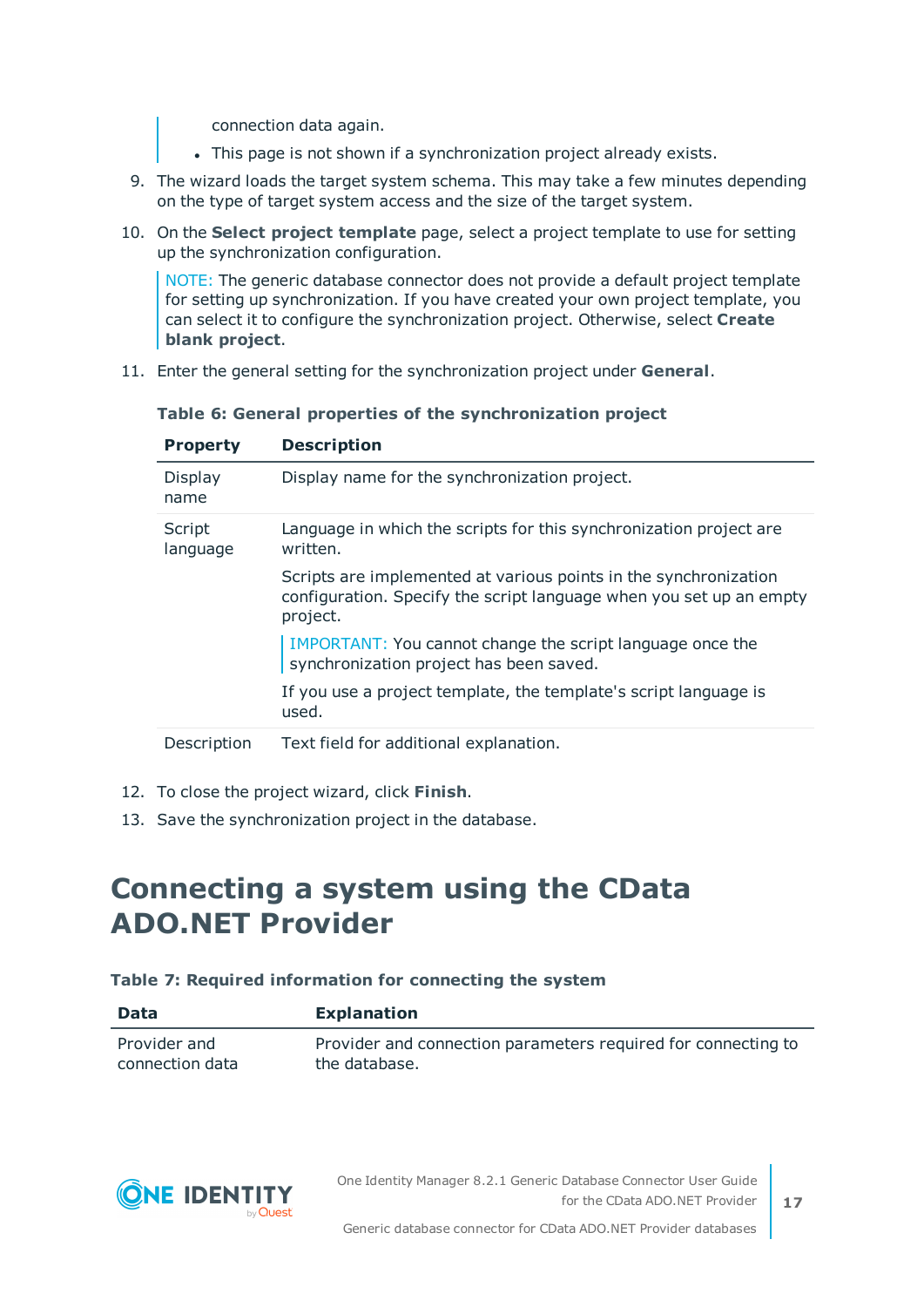#### *To configure the connection to a CData ADO.NET Provider database*

- 1. Enter the connection parameters on the **Database connection** page.
	- **Provider:** Provider used to connect to the external database. Select an installed provider from the menu.
	- <sup>l</sup> **Connection data**: Parameters required for connecting to the database.
		- **.** To enter the connection parameters, click [...]
		- **.** To test the connection, click Test.
		- **.** To mask the captured connection data, click  $\theta$ .
- 2. On the **Describe the database** page, enter a display name and a unique identifier for the database connection.
	- <sup>l</sup> **Database display name**: Display name of the database for displaying in the One Identity Manager tools.
	- **.** System *identifier*: Unique system identifier.

IMPORTANT: The system identifier of the database must be unique. These identifiers help to differentiate between the databases. To prevent incorrect behavior and loss of data ensure that the system identifiers are unique within the One Identity Manager environment.

- Identifiers may not be defined more than once.
- Identifiers must not be changed after the connection is saved.
- 3. On the **Load configuration** page, you can enter a file from which the connection configuration can be loaded. This data is used in subsequent steps in the connection wizard and can be modified there.
- 4. On the **Time zone selection** page, select the time zone for the time zone data in the database. The time zone is required to convert the time saved in the database into the local time. The local time is displayed in One Identity Manager tools.
- 5. On the **Initializing** page, you can specify additional connection settings. Write a script in the database syntax to specify number and date formats, language, and data sort order, for example. This script is then run every time you connect the system.
- 6. On the **Select partial schemas** page, you can reduce the database schema by selecting partial schemas. If the database contains several schema, specify here, which schemas are loaded into the synchronization project.
	- <sup>l</sup> In the **Partial schemas/owner** list, enable the schemas you want to be processed.
- 7. The database schema is loaded on the **Schema detection** page. during which One Identity Manager tries to identify a known schema.
	- <sup>l</sup> If a One Identity Manager schema is detected, the **Fill in system description completely** option is displayed. If you only want allow read-only access to the database, you can deactivate this option.

If the schema is loaded successfully, the next step in the sequence can be carried out.

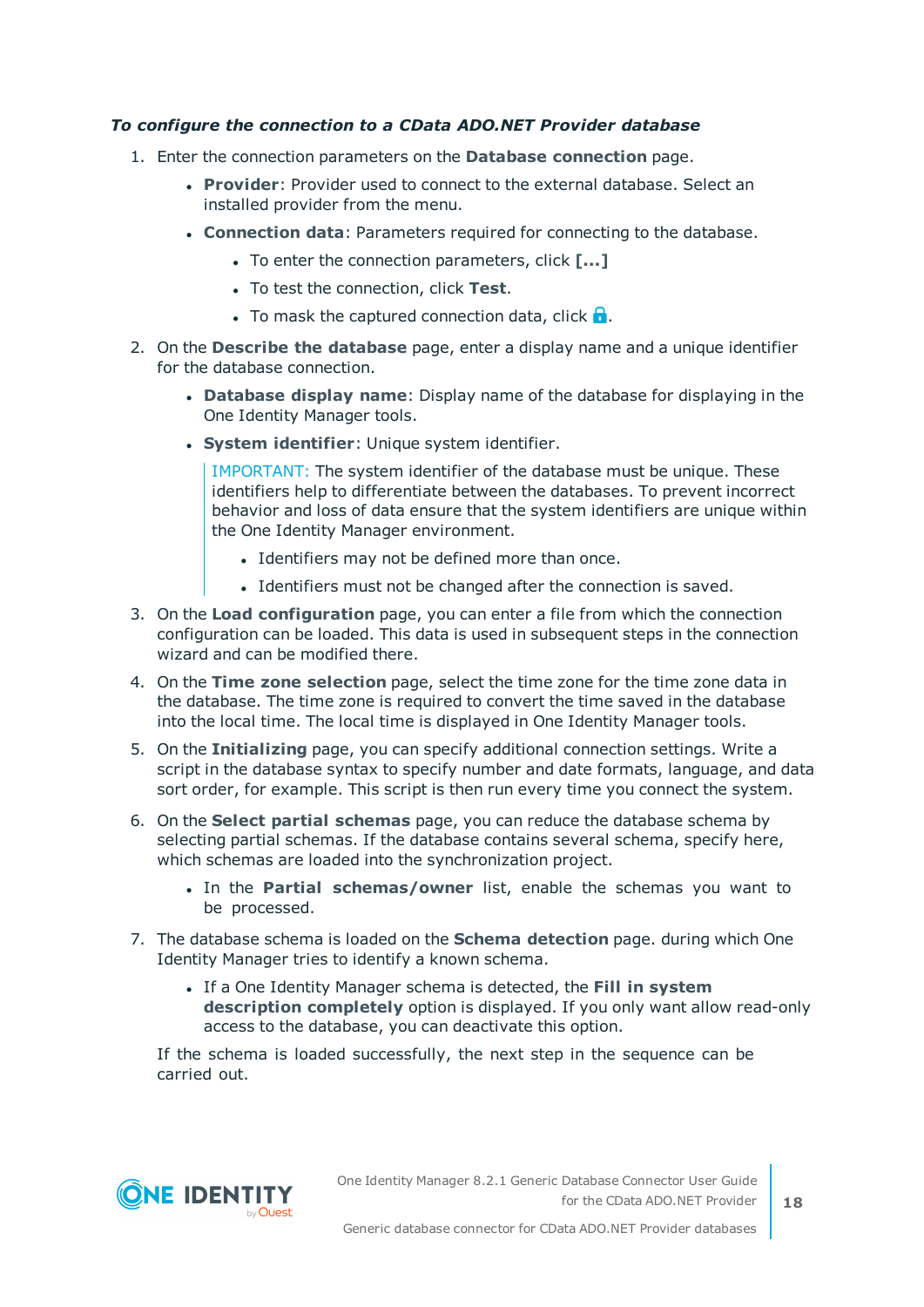8. On the **Extend key information** page, specify columns for each table to be used as unique keys for identifying objects. NOTE: Tables without unique keys are not used in the synchronization configuration.

|  |  | Table 8: Defining unique keys |  |  |
|--|--|-------------------------------|--|--|
|--|--|-------------------------------|--|--|

| <b>Property</b>                | <b>Description</b>                                                                                                                     |
|--------------------------------|----------------------------------------------------------------------------------------------------------------------------------------|
| Hide<br>unconfigured<br>tables | Specifies whether tables are hidden if no settings have been<br>changed.                                                               |
| Schema                         | Tables without a unique key.                                                                                                           |
| Column is<br>key               | Specifies whether the column contains a unique key.                                                                                    |
| Column<br>group                | Button for editing column groups. Create a column group, if a unique<br>key can only be made of a combination of more than one column. |
|                                | • To create a column group, click <b>Add</b> .                                                                                         |
|                                | • To edit or remove an existing column group, click <b>Edit or</b><br>remove.                                                          |

#### **Table 9: Column group properties**

#### **Property Description**

|         | Key name Column group identifier. Permitted characters are letters and under-<br>score. A virtual schema property is formed from the column group<br>called vrtColumnGroup <column group="">.</column> |
|---------|--------------------------------------------------------------------------------------------------------------------------------------------------------------------------------------------------------|
| Columns | Columns included in the column group. Mark all the columns that<br>together make up the unique key.                                                                                                    |
|         | NOTE: Columns of type Char are not supported.                                                                                                                                                          |

9. On the **Define data relations** page, you can enter information about object relations.

#### **Table 10: Defining column relations**

| <b>Property</b>                | <b>Description</b>                                                       |
|--------------------------------|--------------------------------------------------------------------------|
| Hide<br>unconfigured<br>tables | Specifies whether tables are hidden if no settings have been<br>changed. |
| Schema                         | Database schema tables.                                                  |
| Target(s)                      | Columns to which the reference refers. Enter the table and column        |



**19**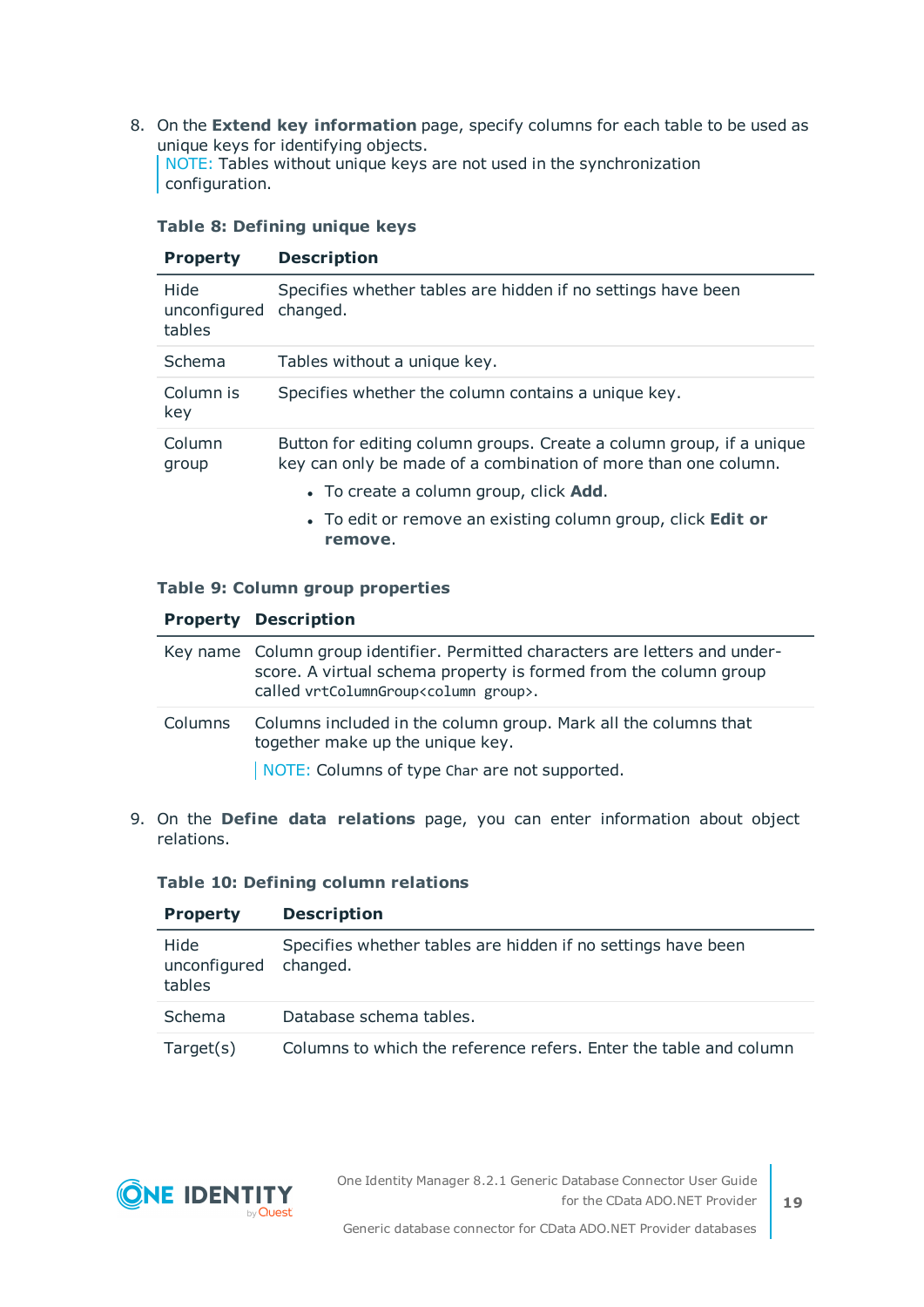| <b>Property</b>                     | <b>Description</b>                                                                                                                                            |
|-------------------------------------|---------------------------------------------------------------------------------------------------------------------------------------------------------------|
|                                     | name in the following syntax:                                                                                                                                 |
|                                     | <schema>.]<table name="">.<column name=""></column></table></schema>                                                                                          |
|                                     | If a reference points to several column, enter the targets in a<br>comma delimited list. The target columns must be labeled as key<br>columns.                |
|                                     | TIP: You can copy the column name of a referenced column using<br>the Copy fully qualified column names item in the context<br>menu and add this as a target. |
| Referential<br>integrity<br>enabled | Specifies whether the referential integrity of the data in the target<br>table has been tested.                                                               |

10. On the **Complete schema** page, you can enter additional schema information.

| <b>Property</b>                     | <b>Description</b>                                                                                                                                                                                                                                                                                                                                             |
|-------------------------------------|----------------------------------------------------------------------------------------------------------------------------------------------------------------------------------------------------------------------------------------------------------------------------------------------------------------------------------------------------------------|
| Hide<br>unconfigured<br>tables      | Specifies whether tables are hidden if no settings have been<br>changed.                                                                                                                                                                                                                                                                                       |
| Schema                              | Tables and schemas of the database schema.                                                                                                                                                                                                                                                                                                                     |
| Display<br>value                    | Column used in the display pattern.<br>• To use the column in the display pattern, click <b>Add</b> .                                                                                                                                                                                                                                                          |
| Preferred<br>key                    | Specifies whether the column is primarily used for object identi-<br>fication. A preferred key can defined, if a table has more than one<br>unique key. Only columns with the <b>String</b> data type can be selected.                                                                                                                                         |
| Contains<br>sensitive<br>data       | Specifies whether the column contains sensitive data.                                                                                                                                                                                                                                                                                                          |
| Revision<br>counter                 | Specifies whether the column contains the revision counter. The<br>data in this column form the comparison value for revision filtering.                                                                                                                                                                                                                       |
| Sort criteria<br>for<br>hierarchies | Specifies whether the value in this column maps the path in an<br>object hierarchy. If this table's objects are sorted by this column, it<br>results in a list sorted in hierarchical order. This makes it possible to<br>resolve object dependencies. Only one column per table can be<br>marked as a sort criterion. An example is the CanonicalName column. |
| Scope<br>reference                  | Specifies whether the column can be used to form the reference<br>scope. Only one column per schema type can be labeled as the                                                                                                                                                                                                                                 |

**Table 11: Additional schema information**



**20**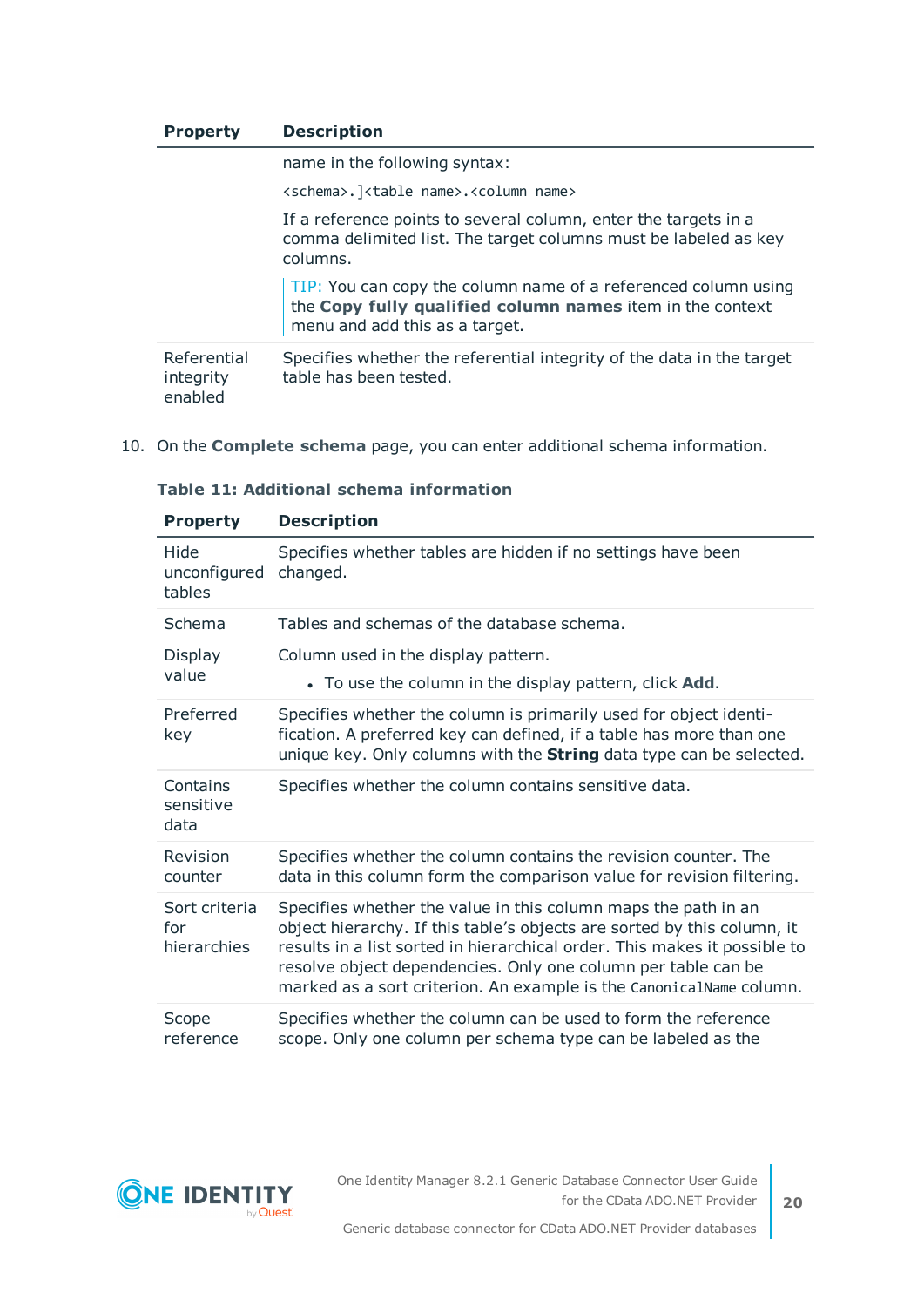| <b>Property</b>                       | <b>Description</b>                                                                  |
|---------------------------------------|-------------------------------------------------------------------------------------|
|                                       | reference scope.                                                                    |
| Auto fill<br>behavior                 | Specifies whether the values entered in the column are identified<br>automatically. |
| Enable<br>compatible<br>null handling | Specifies whether a null value in the column is converted to an<br>empty string.    |

#### **Table 12: Table properties**

| <b>Property</b>            | <b>Description</b>                                                                                                                                                                                                                                                                                                                                                       |
|----------------------------|--------------------------------------------------------------------------------------------------------------------------------------------------------------------------------------------------------------------------------------------------------------------------------------------------------------------------------------------------------------------------|
| <b>Display</b><br>template | Display pattern with which the objects in the Synchronization<br>Editor are displayed. The display pattern is, for example, used in<br>error messages or test result from object matching rules. The<br>display pattern is, for example, used in error messages or in the<br>test results from object matching rules. Enter a display table for<br>each display pattern. |

- To use a column in the display pattern, select a column and click **Add**.
- 11. On the **Define data operations** page, you can specify special operations for changing data in the external database. This is only required, if the default operations INSERT, UPDATE, and DELETE cannot be used in the external database system.

WARNING: **A good knowledge of programming is required to implement data operations. Errors in this implementation can lead to loss of data.**

#### *To define a data operation*

- a. Select a table and mark the operation you want to define.
- b. Select a strategy.
- c. Enter the data operation you want to run in the **Settings** input field.

#### **Table 13: Defining data operations**

| <b>Property</b>          | <b>Description</b>                                                       |
|--------------------------|--------------------------------------------------------------------------|
| Hide unconfigured tables | Specifies whether tables are hidden if no settings<br>have been changed. |
| Table/operation          | Tables for which the data operations are to be<br>defined.               |

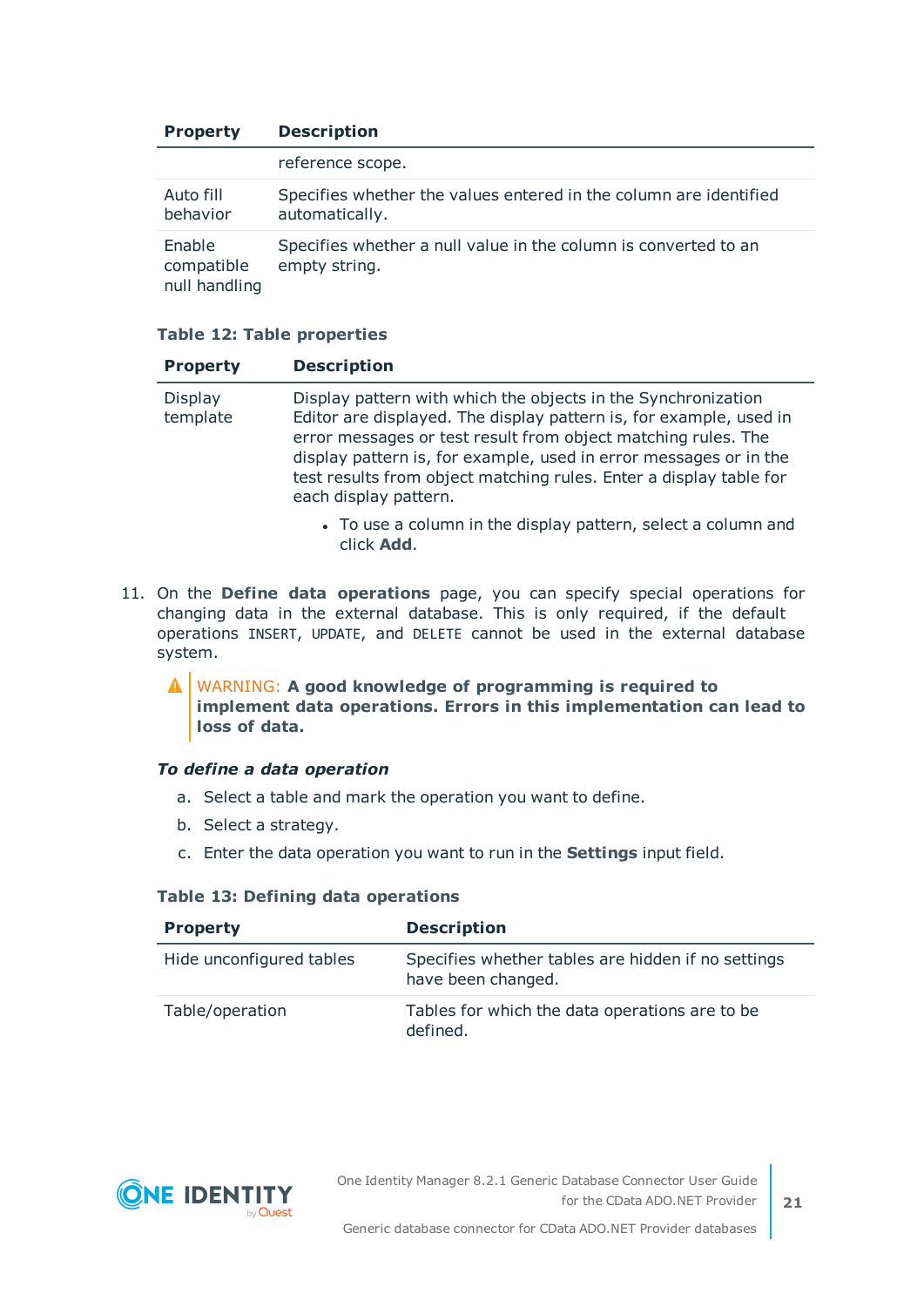| <b>Property</b>  | <b>Description</b>                                                                                                                                                                                                                                                                    |
|------------------|---------------------------------------------------------------------------------------------------------------------------------------------------------------------------------------------------------------------------------------------------------------------------------------|
| Strategy         | Strategy with which the data operation is created<br>and run. A simple procedure can be called for a data<br>operation or a script can be run. Select the strategy<br>you want use to define the data operation.                                                                      |
|                  | • Pattern based: Simple procedure call that<br>runs the operation.                                                                                                                                                                                                                    |
|                  | NOTE: If column names are referenced that<br>contain special characters, replace the<br>special characters with an underscore (_).<br>Special characters are everything apart<br>from letters, numbers and underscore.                                                                |
|                  | • Script based: Script that performs a<br>complex data operation.                                                                                                                                                                                                                     |
|                  | You can use custom code snippets in the<br>script. The code snippets must contain a<br>keyword element with the DML keyword. For<br>more detailed information about support for<br>writing scripts, see the One Identity Manager<br>Target System Synchronization Reference<br>Guide. |
|                  | $\bullet$ Click $\overline{u}$ to delete a data operation.                                                                                                                                                                                                                            |
| Required columns | List of required key columns in a script-based data<br>operation. The columns must be entered if they are<br>not part of the display name.                                                                                                                                            |
| Settings         | Define the data operation that is to be run when<br>objects are added, updated, or deleted. Enter the<br>procedure call or create a script depending on the<br>selected strategy.                                                                                                     |
|                  | Example of a pattern-based data operation:                                                                                                                                                                                                                                            |
|                  | exec CreateUser<br>('%Uid%','%FirstName%','%LastName%')                                                                                                                                                                                                                               |
|                  | It has an advanced edit mode which provides<br>additional actions. For detailed information about<br>support for creating scripts, see the One Identity<br>Manager Target System Synchronization Reference<br>Guide.                                                                  |

12. The **Extend target system schema** page opens if you enable the **Fill in system description completely** option on the **Load schema** page or make settings on the **Define data operations** page. You can add virtual schema properties to the target system schema here. Use the virtual schema properties to provide additional data

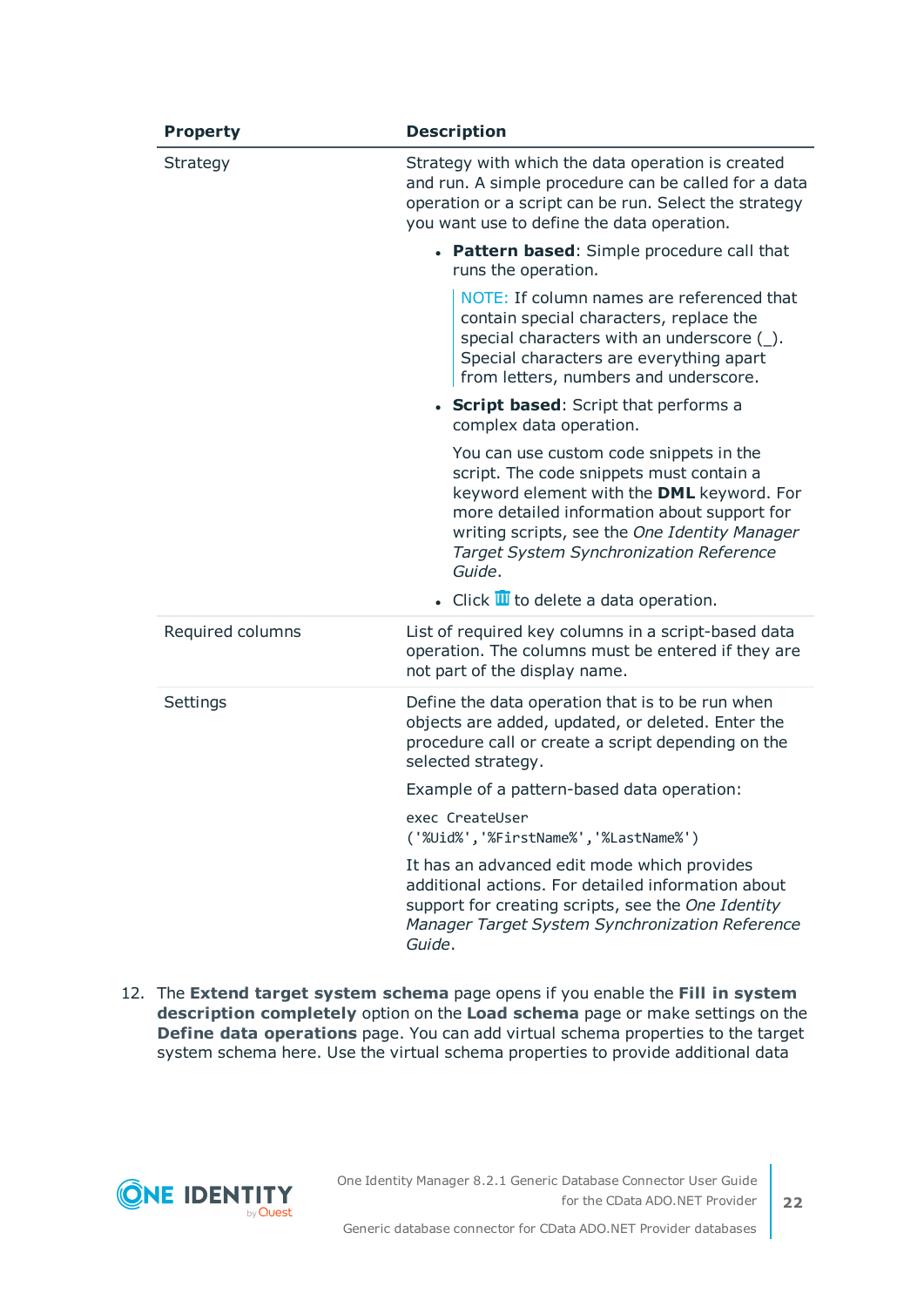for your own DML handling.

#### **Table 14: Virtual schema properties**

| <b>Property</b>                 | <b>Description</b>                                                                                                                                                                     |
|---------------------------------|----------------------------------------------------------------------------------------------------------------------------------------------------------------------------------------|
| Hide<br>unconfigured<br>tables  | Specifies whether tables are hidden if no settings have been<br>changed.                                                                                                               |
| Schema                          | Tables in the target system schema for which virtual schema proper-<br>ties can be added or exist already.                                                                             |
| Virtual<br>schema<br>properties | Buttons for editing virtual schema properties<br>• Click Add to add a virtual schema property.<br>• Click Edit or remove to edit or delete a virtual schema<br>property.               |
| Data type                       | Data type of the schema property                                                                                                                                                       |
| Multivalue                      | Specifies whether the schema property has multiple values                                                                                                                              |
| Required<br>field               | Specifies whether the schema property is a mandatory property                                                                                                                          |
| Secret                          | Specifies whether the schema property value may be displayed in<br>the Synchronization Editor or in logs, reports, and messages. If this<br>option is set, the value is not displayed. |

#### *To edit or delete a virtual schema property*

- a. In the **Schema** column, open the node of the table with the schema properties that you want to edit or delete.
- b. Click **Edit or remove**.
- c. Edit the properties of the virtual schema property.
	- $-$  OR  $-$

Click **Delete**.

#### **Related topics**

• Creating a [synchronization](#page-14-0) project on page 15

## <span id="page-22-0"></span>**Updating schemas**

All the schema data (schema types and schema properties) of the target system schema and the One Identity Manager schema are available when you are editing a synchronization project. Only a part of this data is really needed for configuring synchronization. If a synchronization project is finished, the schema is compressed to remove unnecessary data

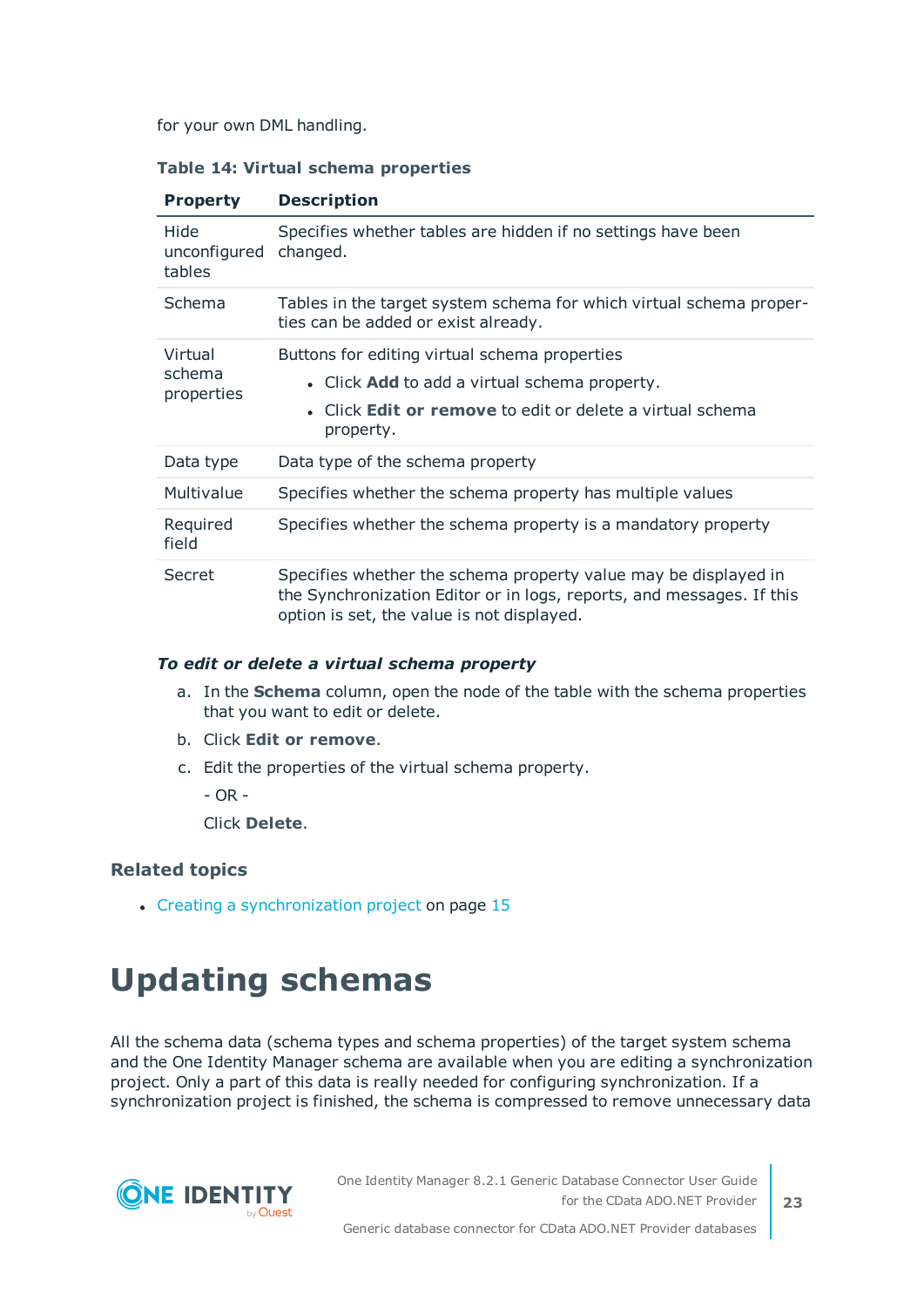from the synchronization project. This can speed up the loading of the synchronization project. Deleted schema data can be added to the synchronization configuration again at a later point.

If the target system schema or the One Identity Manager schema has changed, these changes must also be added to the synchronization configuration. Then the changes can be added to the schema property mapping.

To include schema data that have been deleted through compression and schema modifications in the synchronization project, update each schema in the synchronization project. This may be necessary if:

- $\bullet$  A schema was changed by:
	- Changes to a target system schema
	- Customizations to the One Identity Manager schema
	- A One Identity Manager update migration
- A schema in the synchronization project was shrunk by:
	- Enabling the synchronization project
	- Saving the synchronization project for the first time
	- $\bullet$  Compressing a schema

#### *To update a system connection schema*

- 1. In the Synchronization Editor, open the synchronization project.
- 2. Select the **Configuration > Target system** category.
	- OR -

Select the **Configuration > One Identity Manager connection** category.

- 3. Select the **General** view and click **Update schema**.
- 4. Confirm the security prompt with **Yes**. This reloads the schema data.

#### *To edit a mapping*

- 1. In the Synchronization Editor, open the synchronization project.
- 2. Select the **Mappings** category.
- 3. Select a mapping in the navigation view.

Opens the Mapping Editor. For more information about mappings, see the *One Identity Manager Target System Synchronization Reference Guide*.

NOTE: The synchronization is deactivated if the schema of an activated synchronization project is updated. Reactivate the synchronization project to synchronize.

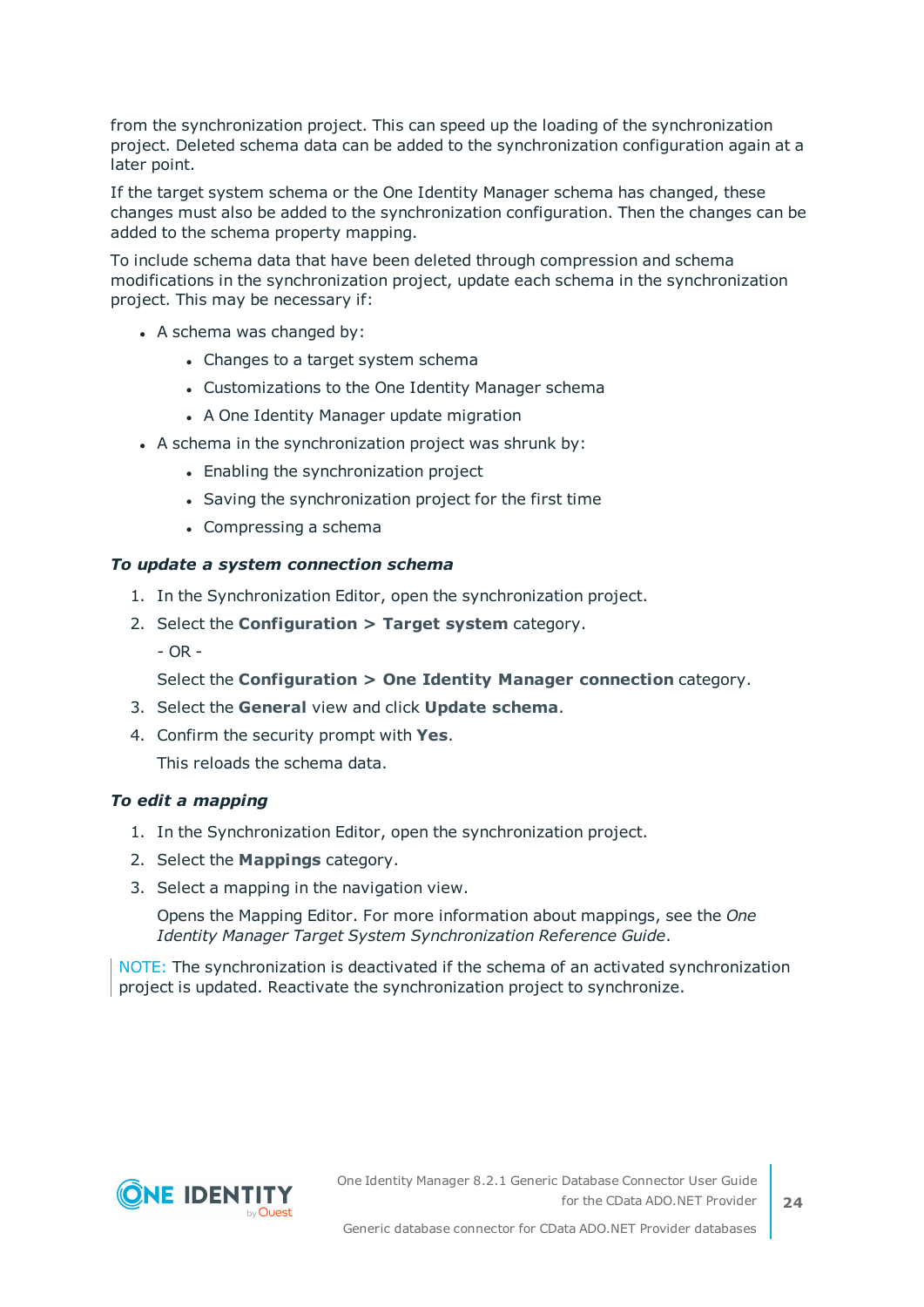## <span id="page-24-0"></span>**Starting synchronization**

Synchronization is started using scheduled process plans. A scheduled process plan is added once a start up configuration is assigned to a schedule. Use schedules to define running times for synchronization.

NOTE: Synchronization can only be started if the synchronization project is enabled.

To run synchronization regularly, configure, and activate the a schedule. You can also start synchronization manually if there is no active schedule.

IMPORTANT: As long as a synchronization process is running, you must not start another synchronization process for the same target system. This especially applies, if the same synchronization objects would be processed.

- If another synchronization process is started with the same start up configuration, the process is stopped and is assigned **Frozen** status. An error message is written to the One Identity Manager Service log file.
	- Ensure that start up configurations that are used in start up sequences are not started individually at the same time. Assign start up sequences and start up configurations different schedules.
- Starting another synchronization process with different start up configuration that addresses same target system may lead to synchronization errors or loss of data. Specify One Identity Manager behavior in this case, in the start up configuration.
	- Use the schedule to ensure that the start up configurations are run in sequence.
	- Group start up configurations with the same start up behavior.

If you want to specify the order in which target systems are synchronized, use the start up sequence to run synchronization. In a start up sequence, you can combine start up configurations from different synchronization projects and specify the order in which they are run. For more information about start up sequences, see the *One Identity Manager Target System Synchronization Reference Guide*.

## <span id="page-24-1"></span>**Analyzing synchronization**

Synchronization results are summarized in the synchronization log. You can specify the extent of the synchronization log for each system connection individually. One Identity Manager provides several reports in which the synchronization results are organized under different criteria.

#### *To display a synchronization log*

- 1. In the Synchronization Editor, open the synchronization project.
- 2. Select the **Logs** category.

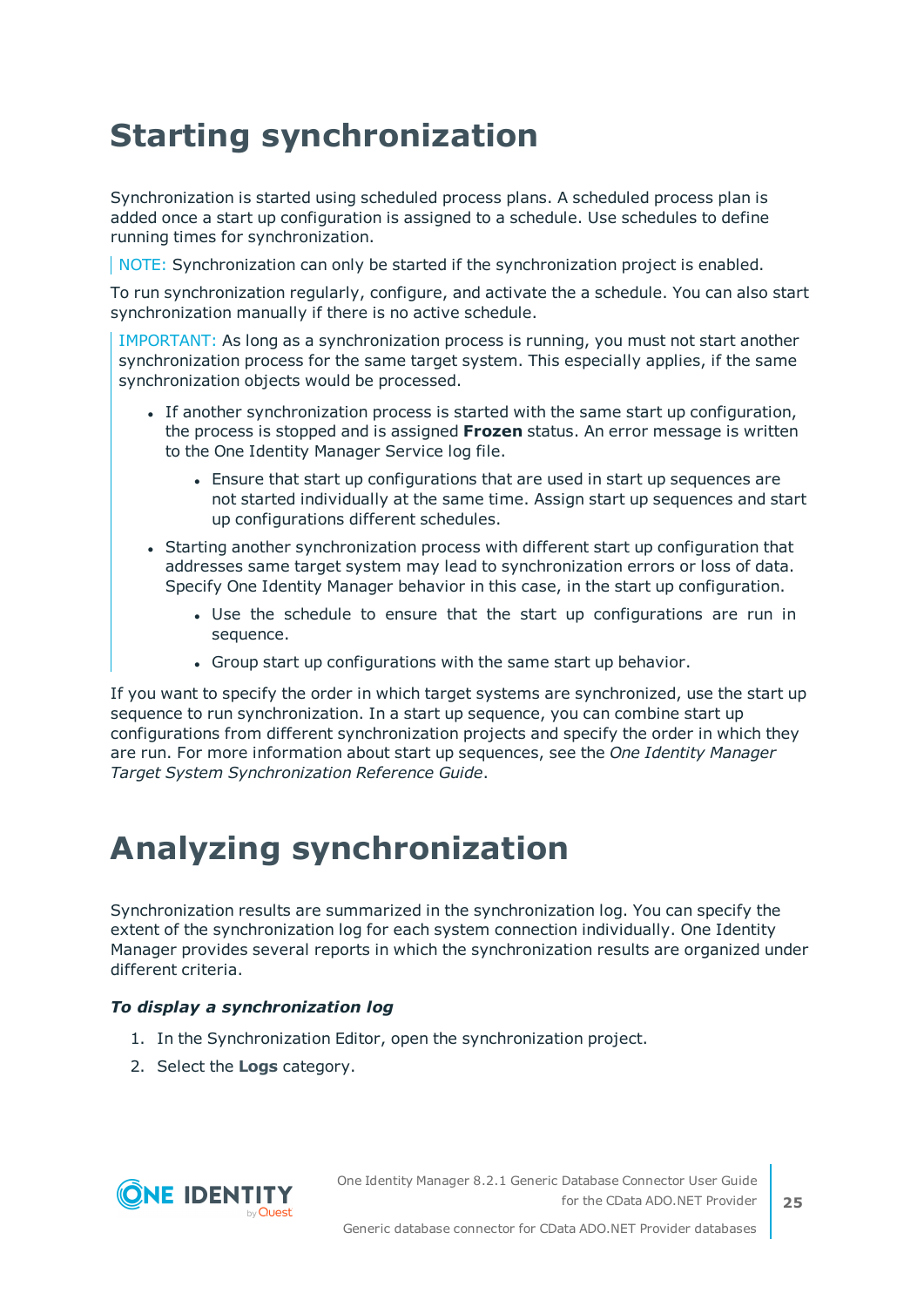3. Click in the navigation view toolbar.

Logs for all completed synchronization runs are displayed in the navigation view.

4. Select a log by double-clicking it.

An analysis of the synchronization is shown as a report. You can save the report.

Synchronization logs are stored for a fixed length of time.

#### *To modify the retention period for synchronization logs*

<sup>l</sup> In the Designer, enable the **DPR | Journal | LifeTime** configuration parameter and enter the maximum retention period.

### <span id="page-25-0"></span>**Post-processing outstanding objects**

Objects, which do not exist in the target system, can be marked as outstanding in One Identity Manager by synchronizing. This prevents objects being deleted because of an incorrect data situation or an incorrect synchronization configuration.

Outstanding objects:

- Cannot be edited in One Identity Manager.
- Are ignored by subsequent synchronizations.
- Are ignored by inheritance calculations.

This means, all memberships and assignments remain intact until the outstanding objects have been processed.

Start target system synchronization to do this.

#### *To allow post-processing of outstanding objects*

• Configure target system synchronization.

For more information, see Configuring target system [synchronization](#page-25-1) on page 26.

#### **Related topics**

- [Post-processing](#page-27-0) outstanding objects on page 28
- $\cdot$  Users and permissions for [synchronizing](#page-4-0) on page 5

### <span id="page-25-1"></span>**Configuring target system synchronization**

Create a target system for post-processing outstanding objects. Assign tables you want to be populated by synchronization, to this target system type. Specify the tables for which outstanding objects can be published in the target system during post-processing. Define a process for publishing the objects.

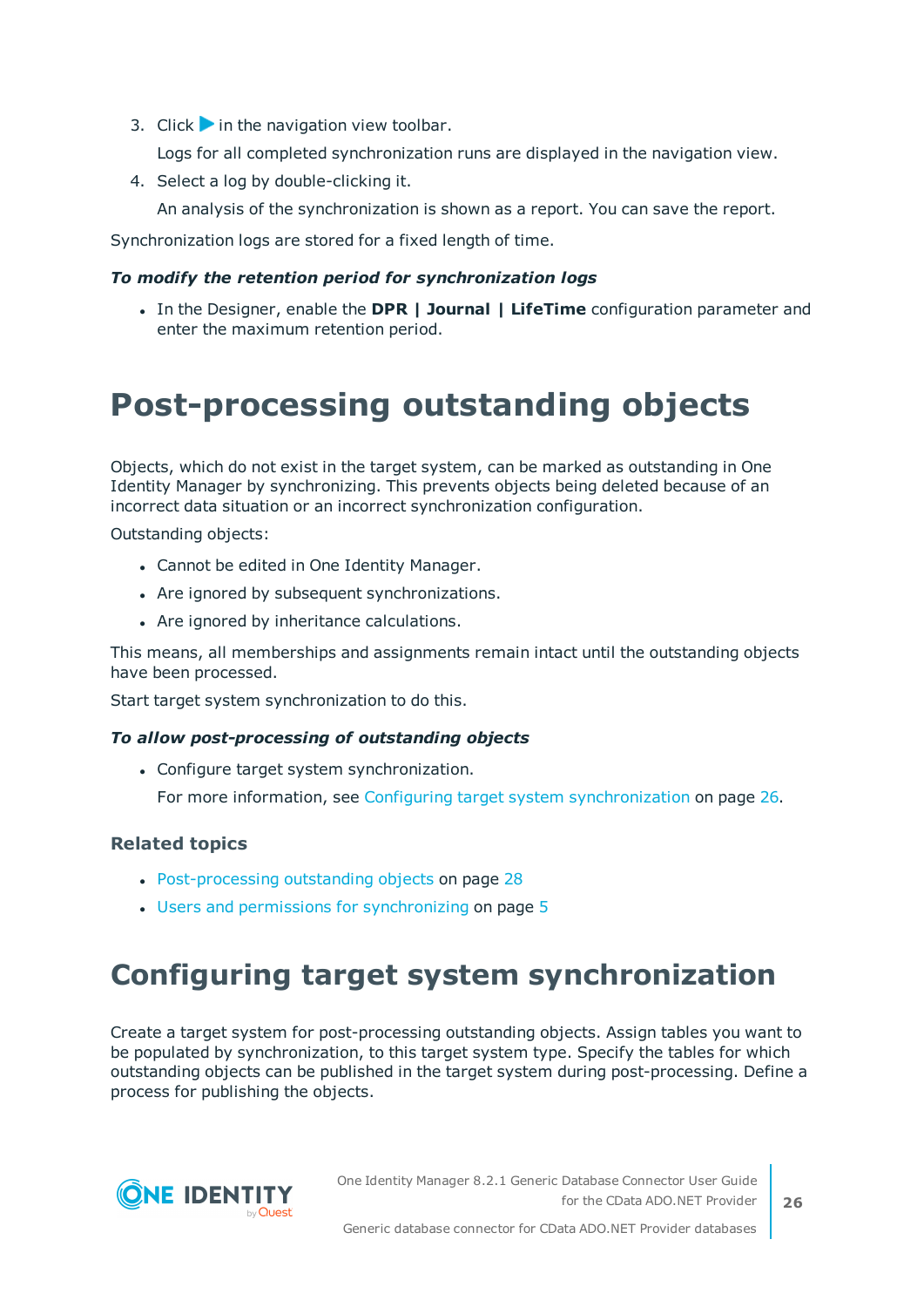#### *To create a target system type*

- 1. In the Manager, select the **Data Synchronization > Basic configuration data > Target system types** category.
- 2. Click  $\frac{1}{1}$  in the result list.
- 3. Edit the target system type main data.
- 4. Save the changes.

Enter the following data for a target system type.

#### **Table 15: main data for a target system type**

| <b>Property</b>                      | <b>Description</b>                                                                                                                                                                                                               |  |  |  |  |
|--------------------------------------|----------------------------------------------------------------------------------------------------------------------------------------------------------------------------------------------------------------------------------|--|--|--|--|
| Target<br>system<br>type             | Target system type description.                                                                                                                                                                                                  |  |  |  |  |
|                                      | Description Text field for additional explanation.                                                                                                                                                                               |  |  |  |  |
| Display<br>name                      | Name of the target system type as displayed in One Identity Manager tools.                                                                                                                                                       |  |  |  |  |
| Cross-<br>boundary<br>inheritance    | Specifies how user accounts are assigned to or inherit groups and system<br>entitlements if they belong to different custom target systems.                                                                                      |  |  |  |  |
|                                      | • If the option is set, groups and system entitlements can be assigned<br>to user accounts that belong to the same target system or to different<br>target systems. The target systems must have the same target<br>system type. |  |  |  |  |
|                                      | For all target systems of a target system type, the settings for the<br><b>User Account Contains Memberships column</b><br>(UNSRootB.UserContainsGroupList) must be identical.                                                   |  |  |  |  |
|                                      | • If the option is not set, groups and system entitlements can only be<br>assigned to the same target system.                                                                                                                    |  |  |  |  |
|                                      | NOTE: If the option is not set, the target system type is used to simplify<br>grouping of the target systems.                                                                                                                    |  |  |  |  |
| Show in<br>compliance<br>rule wizard | Specifies whether the target system type for compliance rule wizard can be<br>selected when rule conditions are being set up.                                                                                                    |  |  |  |  |
| Text<br>snippet                      | Text snippets used for linking text in the compliance rule wizard.                                                                                                                                                               |  |  |  |  |
| Alternative<br>connectors            | List of connector that can process this type of target system.                                                                                                                                                                   |  |  |  |  |

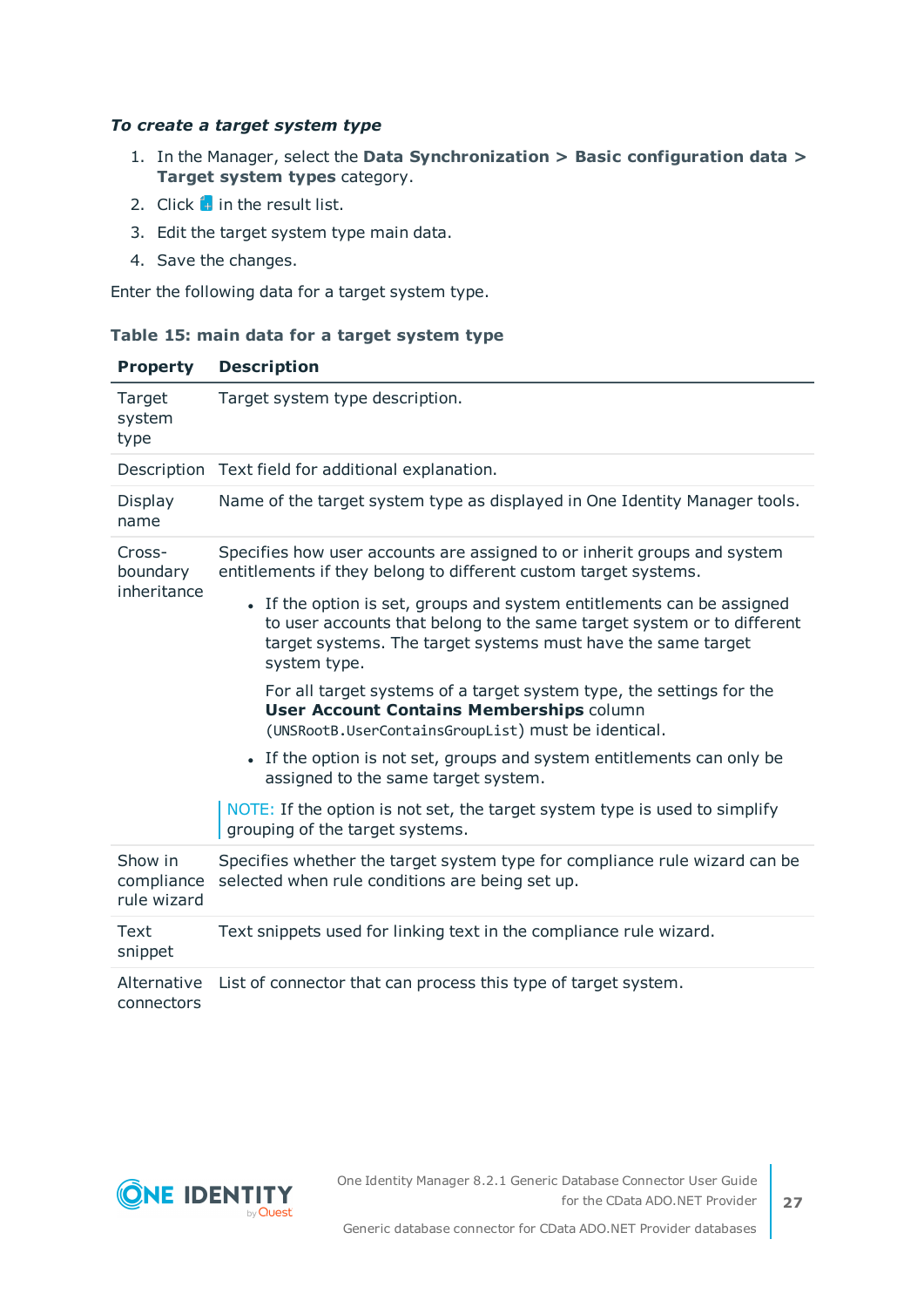#### *To add tables to target system synchronization*

- 1. In the Manager, select the **Data Synchronization > Basic configuration data > Target system types** category.
- 2. In the result list, select the target system type.
- 3. Select the **Assign synchronization tables** task.
- 4. In the pane, assign **custom** tables to the outstanding objects you want to handle.
- 5. Save the changes.
- 6. Select the **Configure tables for publishing** task.
- 7. Select the tables that contain the outstanding objects that can be published in the target system and set the **Publishable** option.
- 8. Save the changes.

NOTE: The connector must have write access to the target system in order to publish outstanding objects that are being post-processed. That means, the **Connection is read-only** option must not be set for the target system connection.

#### *To publish outstanding objects*

• For each table for which you want to publish outstanding objects, create a process, which is triggered by the event HandleOutstanding and which runs the provisioning of the objects. Use the AdHocProjection process task of the ProjectorComponent process component.

For more information about defining processes, see the *One Identity Manager Configuration Guide*.

### <span id="page-27-0"></span>**Post-processing outstanding objects**

#### *To post-process outstanding objects*

1. In the Manager, select the **Data synchronization > Target system synchronization: <target system type>** category.

All tables assigned to the target system type are displayed in the navigation view.

2. Select the table whose outstanding objects you want to edit in the navigation view. All objects marked as outstanding are shown on the form.

TIP:

#### *To display object properties of an outstanding object*

- 1. Select the object on the target system synchronization form.
- 2. Open the context menu and click **Show object**.
- 3. Select the objects you want to rework. Multi-select is possible.
- 4. Click on one of the following icons in the form toolbar to run the respective method.

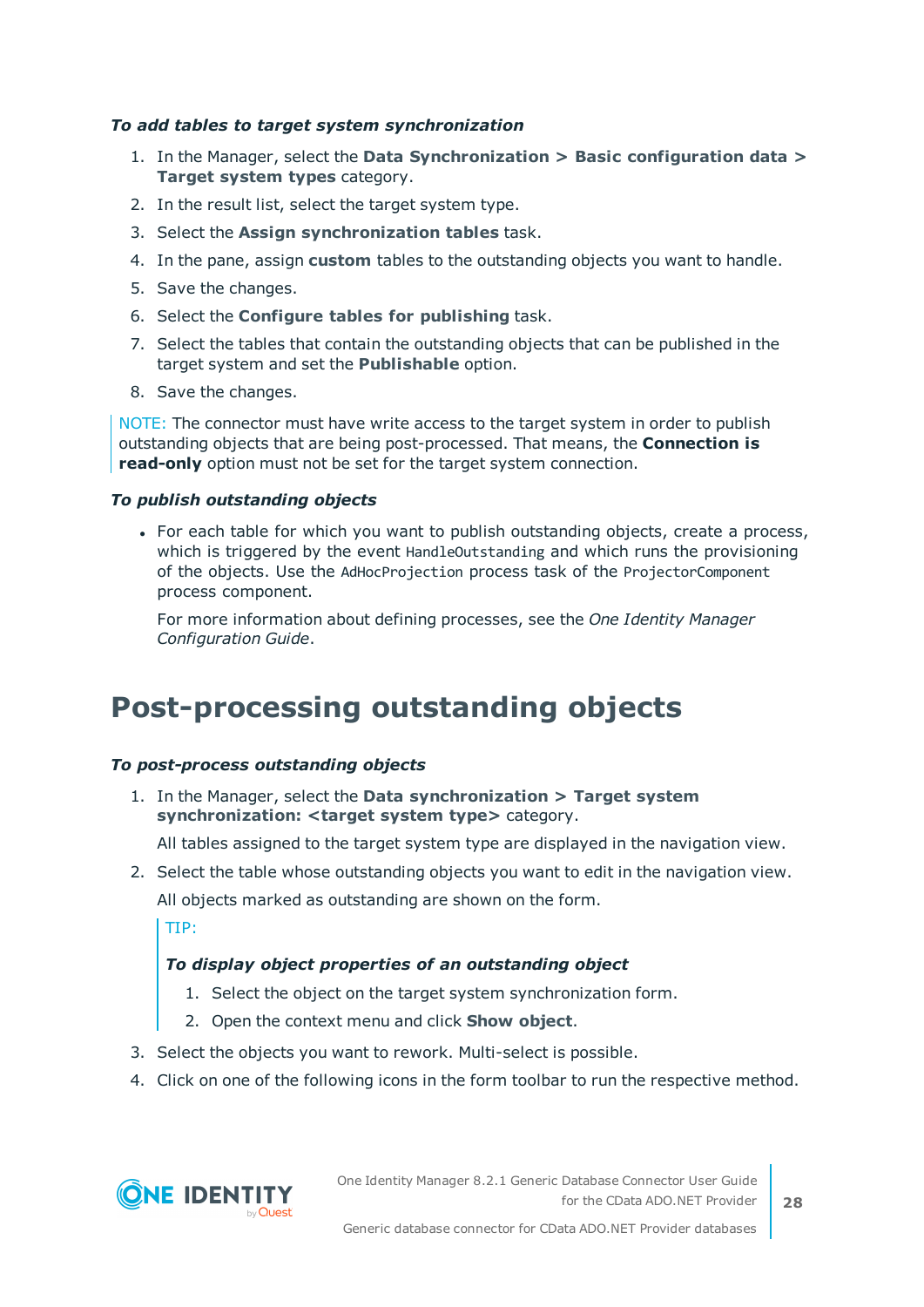|  |  |  |  | Table 16: Methods for handling outstanding objects |  |
|--|--|--|--|----------------------------------------------------|--|
|--|--|--|--|----------------------------------------------------|--|

|     |               | <b>Icon Method Description</b>                                                                                            |
|-----|---------------|---------------------------------------------------------------------------------------------------------------------------|
| ľхl | <b>Delete</b> | The object is immediately deleted from the One Identity Manager<br>database. Deferred deletion is not taken into account. |
|     |               | Indirect memberships cannot be deleted.                                                                                   |
| Б   | Publish       | The object is added to the target system. The <b>Outstanding</b> label<br>is removed from the object.                     |
|     |               | This runs a target system specific process that triggers the provi-<br>sioning process for the object.                    |
|     |               | Prerequisites:                                                                                                            |
|     |               | • The table containing the object can be published.                                                                       |
|     |               | • The target system connector has write access to the target<br>system.                                                   |
|     |               | • A custom process is set up for provisioning the object.                                                                 |
| Æ   | Reset         | The <b>Outstanding</b> label is removed for the object.                                                                   |

5. Confirm the security prompt with **Yes**.

NOTE: By default, the selected objects are processed in parallel, which speeds up the selected method. If an error occurs during processing, the action is stopped and all changes are discarded.

Bulk processing of objects must be disabled if errors are to be localized, which means the objects are processed sequentially. Failed objects are named in the error message. All changes that were made up until the error occurred are saved.

#### *To disable bulk processing*

. Disable the  $\Box$  icon in the form's toolbar.

#### **Related topics**

- Configuring target system [synchronization](#page-25-1) on page 26
- $\cdot$  Users and permissions for [synchronizing](#page-4-0) on page 5

## <span id="page-28-0"></span>**Configuring the provisioning of memberships**

Memberships, such as user accounts in groups, are saved in assignment tables in the One Identity Manager database. During provisioning of modified memberships, changes made in the target system may be overwritten. This behavior can occur under the following conditions:

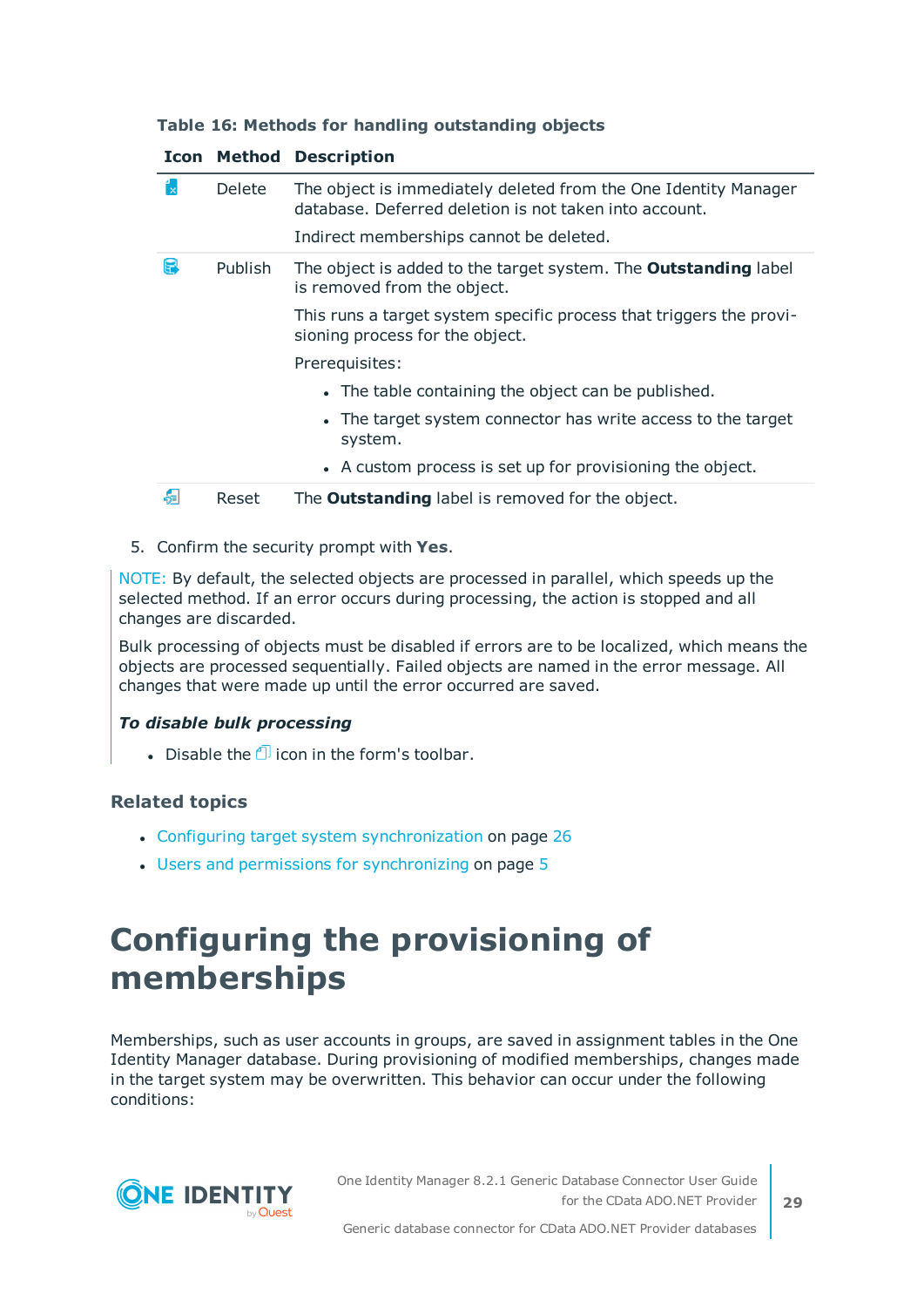• Memberships are saved as an object property in list form in the target system.

Examples: List of user accounts in the Member property of a group - OR - List of profiles in the MemberOf property of a user account

- Memberships can be modified in either of the connected systems.
- A provisioning workflow and provisioning processes are set up.

If one membership in One Identity Manager changes, by default, the complete list of members is transferred to the target system. Therefore, memberships that were previously added to the target system are removed in the process and previously deleted memberships are added again.

To prevent this, provisioning can be configured such that only the modified membership is provisioned in the target system. The corresponding behavior is configured separately for each assignment table.

#### *To allow separate provisioning of memberships*

- 1. In the Manager, select the **Data Synchronization > Basic configuration data > Target system types** category.
- 2. In the result list, select the target system type.
- 3. Select the **Configure tables for publishing** task.
- 4. Select the assignment tables that you want to set up for single provisioning. Multiselect is possible.
- 5. Click **Merge mode**.

NOTE:

- This option can only be enabled for assignment tables that have a base table with a XDateSubItem column.
- Assignment tables that are grouped together in a virtual schema property in the mapping must be marked identically.

Example: ADSAccountInADSGroup, ADSGroupInADSGroup, and ADSMachineInADSGroup

6. Save the changes.

For each assignment table labeled like this, the changes made in One Identity Manager are saved in a separate table. Therefore, only newly added and deleted assignments are processed. During modification provisioning, the members list in the target system is compared to the entries in this table. This means that only modified memberships are provisioned and not the entire members list.

NOTE: The complete members list is updated by synchronization. During this process, objects with changes but incomplete provisioning are not handled. These objects are logged in the synchronization log.

You can restrict single provisioning of memberships with a condition. Once merge mode has been disabled for a table, the condition is deleted. Tables that have had the condition deleted or edited are marked with the following icon:  $\mathbb{E}$ . You can restore the original condition at any time.

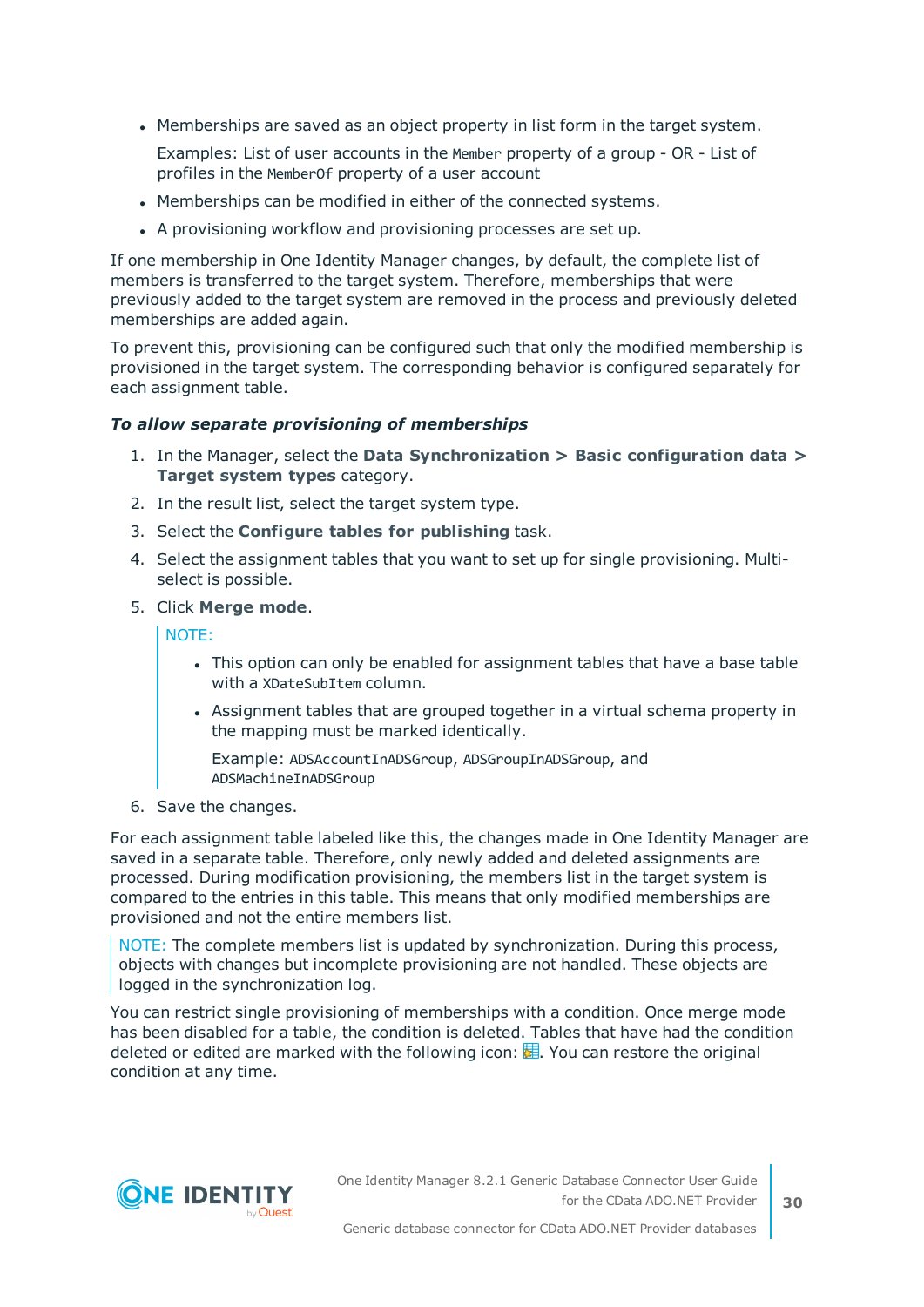#### *To restore the original condition*

- 1. Select the auxiliary table for which you want to restore the condition.
- 2. Right-click on the selected row and select the **Restore original values** context menu item.
- 3. Save the changes.

NOTE: To create the reference to the added or deleted assignments in the condition, use the i table alias.

Example of a condition on the UNSAccountBInUNSGroupB assignment table:

```
exists (select top 1 1 from UNSGroupB g
where g.UID UNSGroupB = i.UID UNSGroupB
and <limiting condition>)
```
For more information about provisioning memberships, see the .*One Identity Manager Target System Synchronization Reference Guide*

### <span id="page-30-0"></span>**Configuring single object synchronization**

Changes made to individual objects in the target system can be immediately applied in the One Identity Manager database without having to start a full synchronization of the target system environment. Individual objects can only be synchronized if the object is already present in the One Identity Manager database. The changes are applied to the mapped object properties. If the object is no longer present in the target system, then it is deleted from the One Identity Manager database.

#### **Prerequisites**

- A synchronization step exists that can import the changes to the changed object into One Identity Manager.
- The table that contains the changed object is assigned to a target system type.
- The path to the base object of the synchronization is defined for the table that contains the changed object.

Specify the tables that you want to synchronize using single object synchronization and configure single object synchronization for these tables. For more information, see the *One Identity Manager Target System Synchronization Reference Guide*, section *Include custom tables in the synchronization*.

#### *To define the path to the base object for synchronization for a table*

- 1. In the Manager, select the **Data Synchronization > Basic configuration data > Target system types** category.
- 2. In the result list, select the target system type.



One Identity Manager 8.2.1 Generic Database Connector User Guide for the CData ADO.NET Provider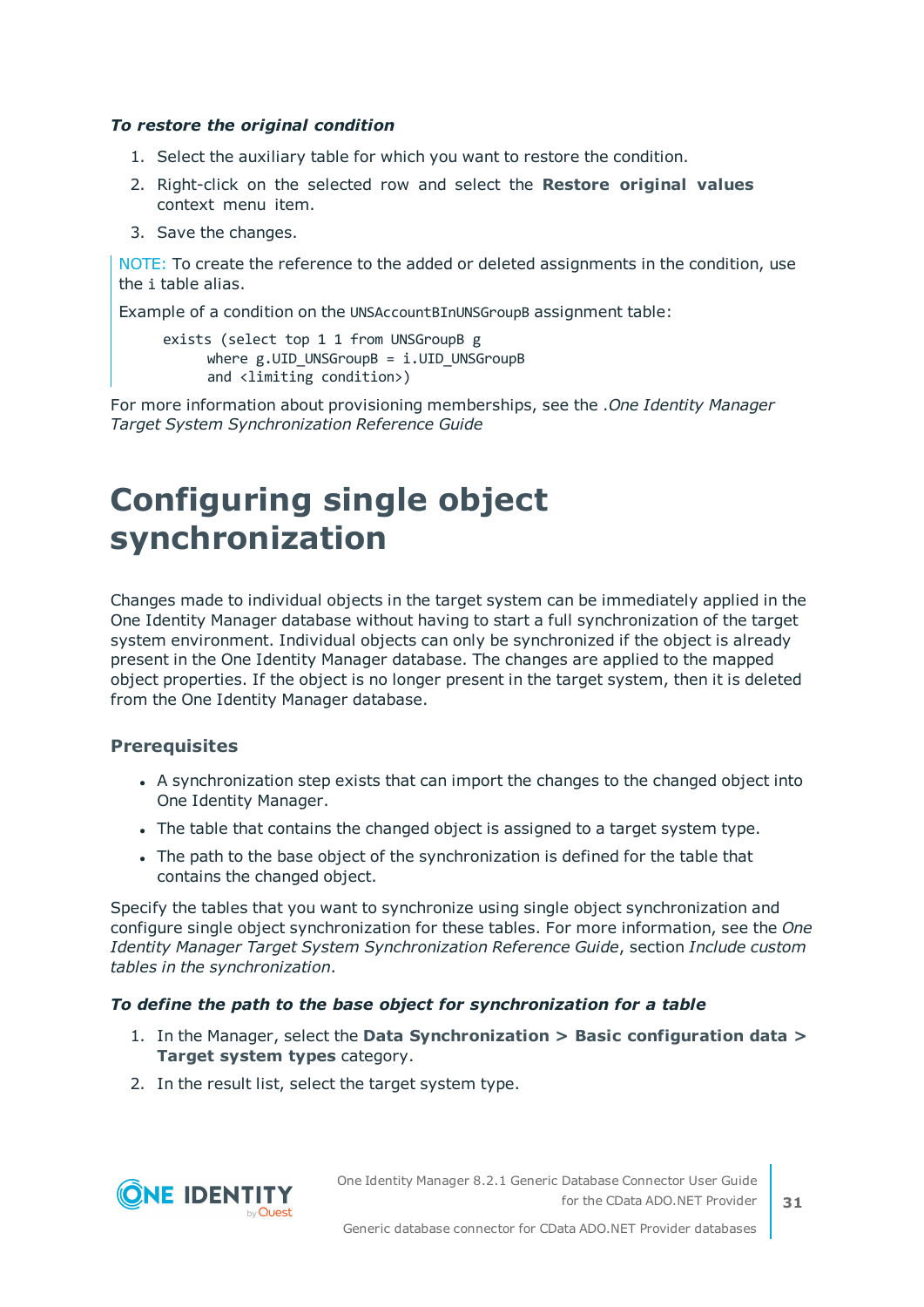- 3. Select the **Assign synchronization tables** task.
- 4. In the **Add assignments** pane, assign the table for which you want to use single object synchronization.
- 5. Save the changes.
- 6. Select the **Configure tables for publishing** task.
- 7. Select the table and enter the **Root object path**.
	- If a concrete base object is defined for the target system, enter the path to the base object in the ObjectWalker notation of the VI.DB.

Example: FK(UID\_GAPCustomer).XObjectKey

If no concrete base object is defined for the target system, enter the XObjectKey of the base table.

Example: <Key><T>DialogTable</T><P>RMB-T-Org</P></Key>

<span id="page-31-0"></span>8. Save the changes.

## **Ignoring data error in synchronization**

By default, objects with incorrect data are not synchronized. For example, a user account is not loaded in the One Identity Manager database if, in the user account table, the formatting script of a column contains an email address detects invalid data. These objects can be synchronized once the data has been corrected. In certain situations, however, it might be necessary to synchronize objects like these and ignore the data properties that have errors. This synchronization behavior can be configured in One Identity Manager.

#### *To ignoring data errors during synchronization in One Identity Manager*

- 1. In the Synchronization Editor, open the synchronization project.
- 2. Select the **Configuration > One Identity Manager connection** category.
- 3. In the **General** view, click **Edit connection**.

This starts the system connection wizard.

4. On the **Additional options** page, enable **Try to ignore data errors**.

This option is only effective if **Continue on error** is set in the synchronization workflow.

Default columns, such as primary keys, UID columns, or mandatory input columns cannot be ignored.

5. Save the changes.

IMPORTANT: If this option is set, One Identity Manager tries to ignore commit errors that could be related to data errors in a single column. This causes the data changed in the affected column to be discarded and the object is subsequently saved again. This effects performance and leads to loss of data.

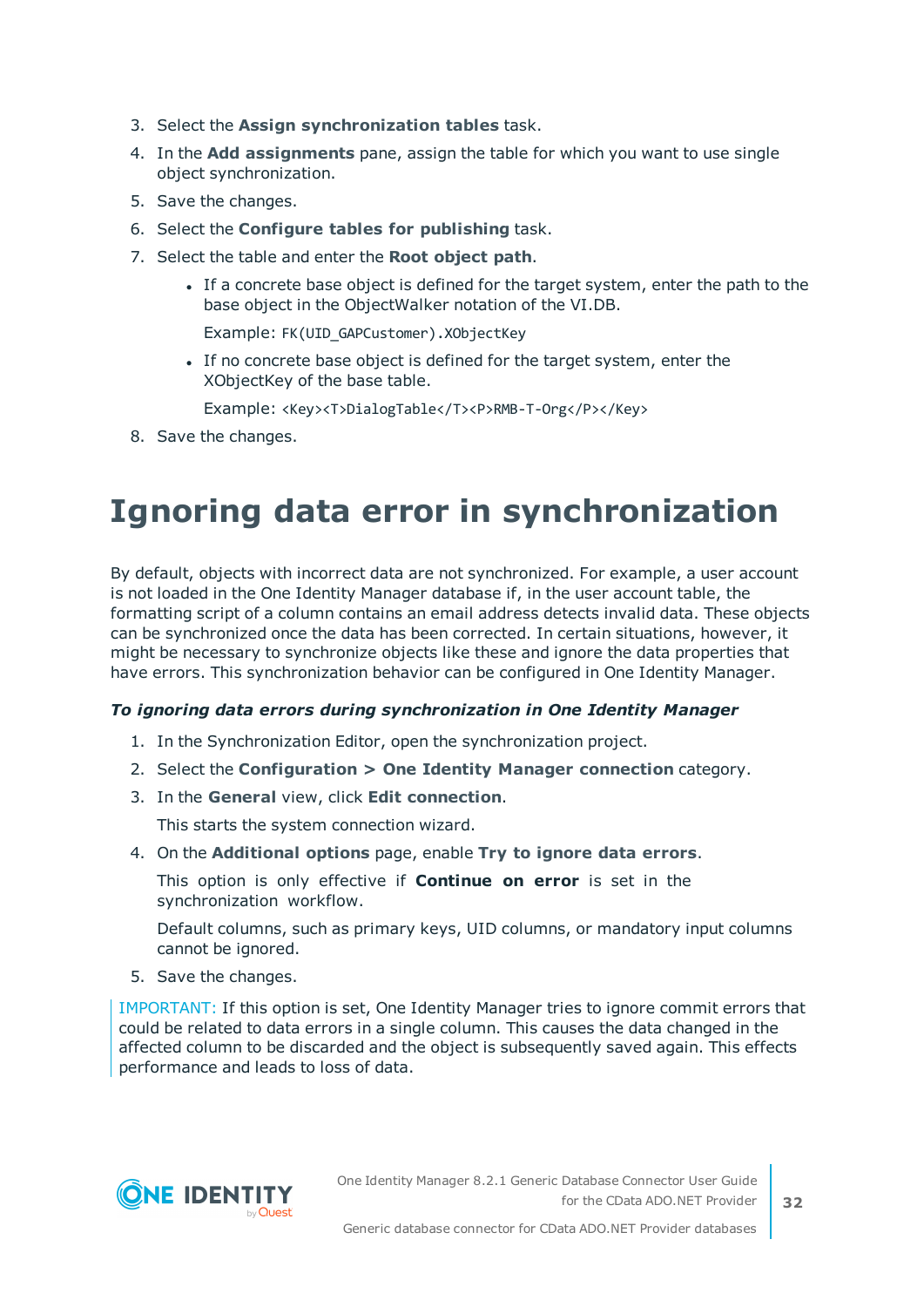Only set this option in the exceptional circumstance of not being able to correct the data before synchronization.



One Identity Manager 8.2.1 Generic Database Connector User Guide for the CData ADO.NET Provider

Generic database connector for CData ADO.NET Provider databases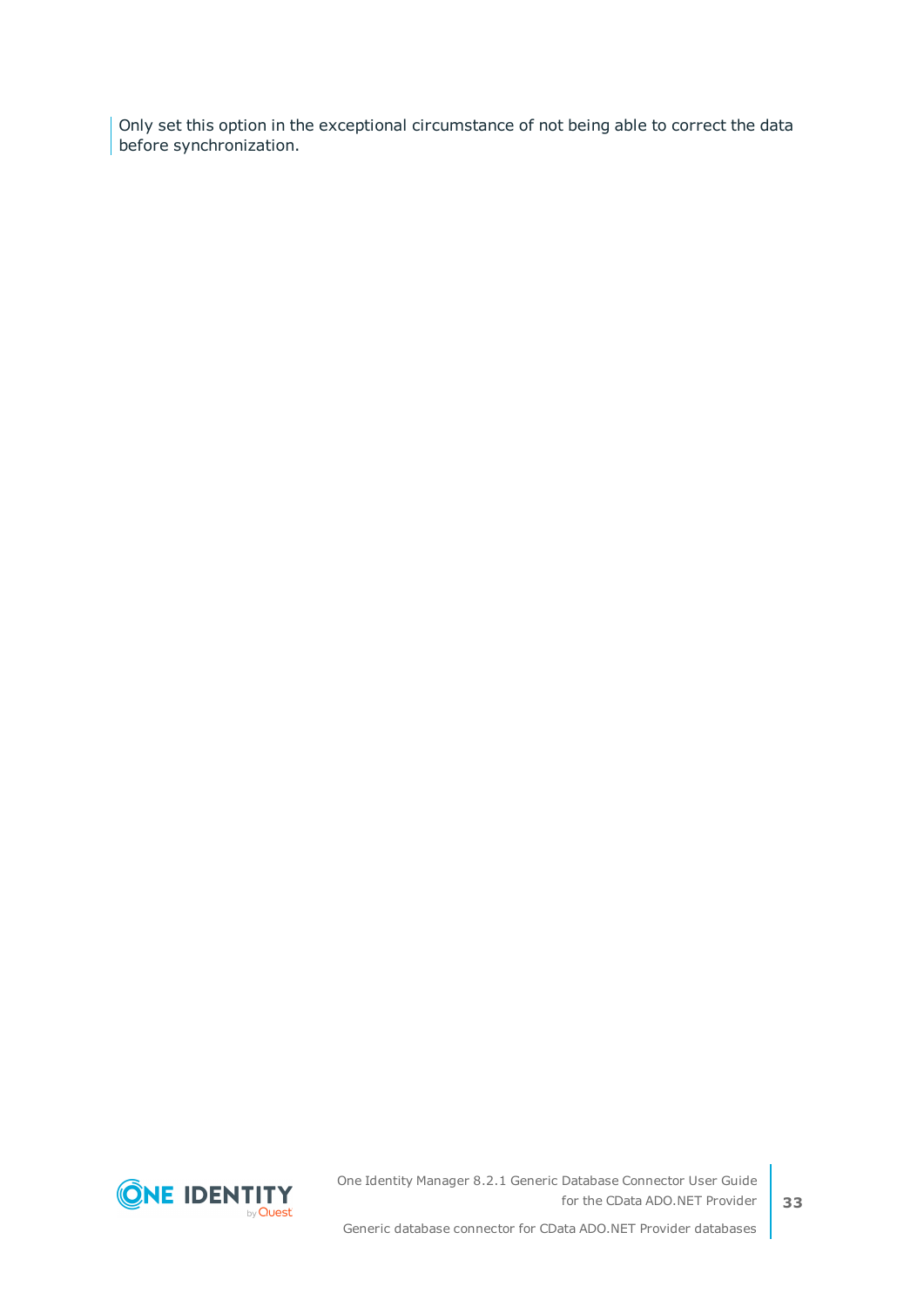# **Troubleshooting**

<span id="page-33-0"></span>For detailed information about correcting errors during synchronization of object hierarchies, see the .*One Identity Manager Target System Synchronization Reference Guide*

## <span id="page-33-1"></span>**Help for analyzing synchronization issues**

You can generate a report for analyzing problems that arise during synchronization, inadequate performance for example. The report contains information such as:

- Consistency check results
- Revision filter settings
- Scope applied
- Analysis of the data store
- Object access times in the One Identity Manager database and in the target system

#### *To generate a synchronization analysis report*

- 1. In the Synchronization Editor, open the synchronization project.
- 2. Select the **Help > Generate synchronization analysis report** menu item and click **Yes** in the security prompt.

The report may take a few minutes to generate. It is displayed in a separate window.

3. Print the report or save it in one of the available output formats.

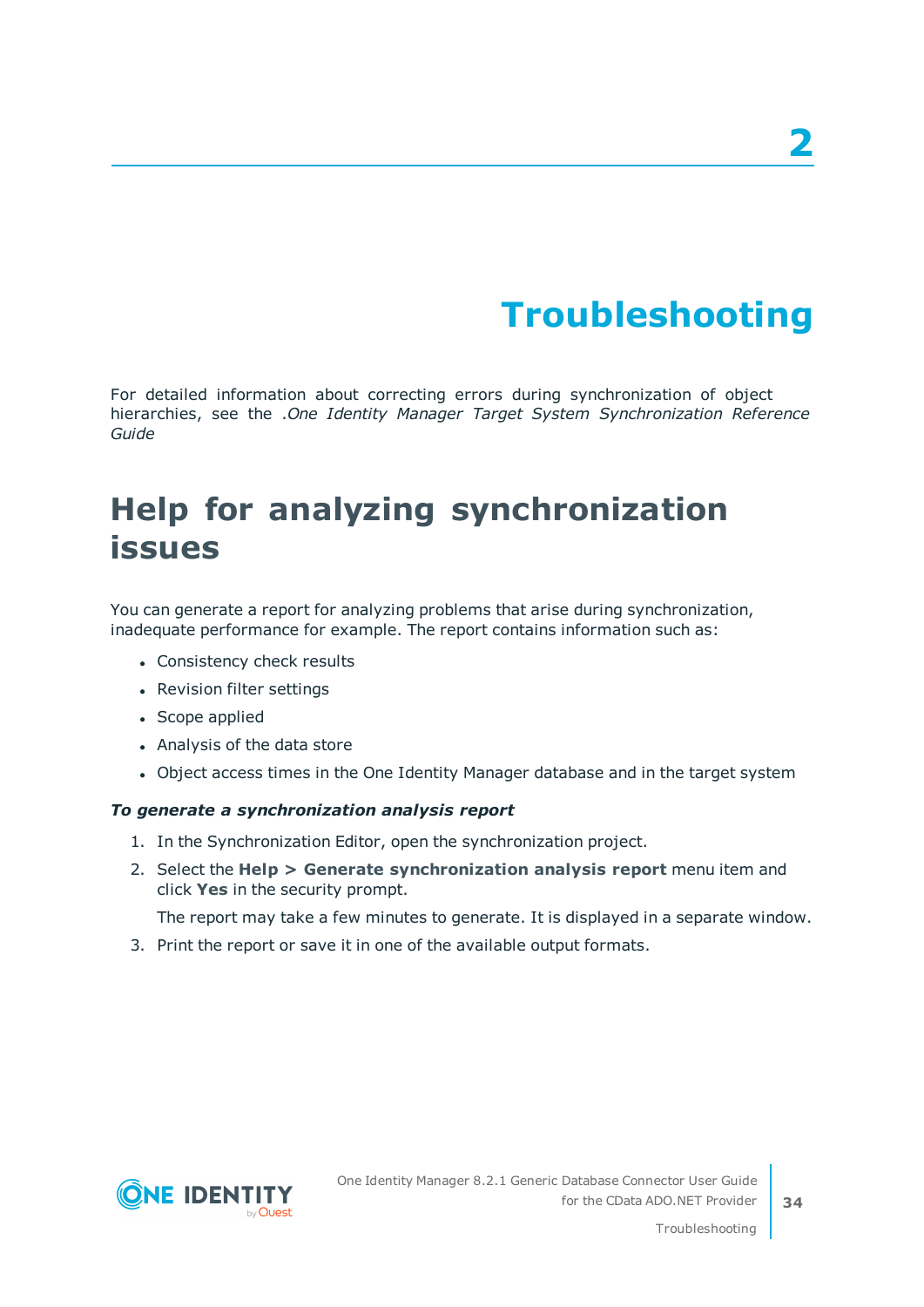<span id="page-34-0"></span>One Identity solutions eliminate the complexities and time-consuming processes often required to govern identities, manage privileged accounts and control access. Our solutions enhance business agility while addressing your IAM challenges with on-premises, cloud and hybrid environments.

## <span id="page-34-1"></span>**Contacting us**

For sales and other inquiries, such as licensing, support, and renewals, visit <https://www.oneidentity.com/company/contact-us.aspx>.

## <span id="page-34-2"></span>**Technical support resources**

Technical support is available to One Identity customers with a valid maintenance contract and customers who have trial versions. You can access the Support Portal at [https://support.oneidentity.com/.](https://support.oneidentity.com/)

The Support Portal provides self-help tools you can use to solve problems quickly and independently, 24 hours a day, 365 days a year. The Support Portal enables you to:

- Submit and manage a Service Request
- View Knowledge Base articles
- Sign up for product notifications
- Download software and technical documentation
- View how-to videos at [www.YouTube.com/OneIdentity](http://www.youtube.com/OneIdentity)
- Engage in community discussions
- Chat with support engineers online
- View services to assist you with your product



**35**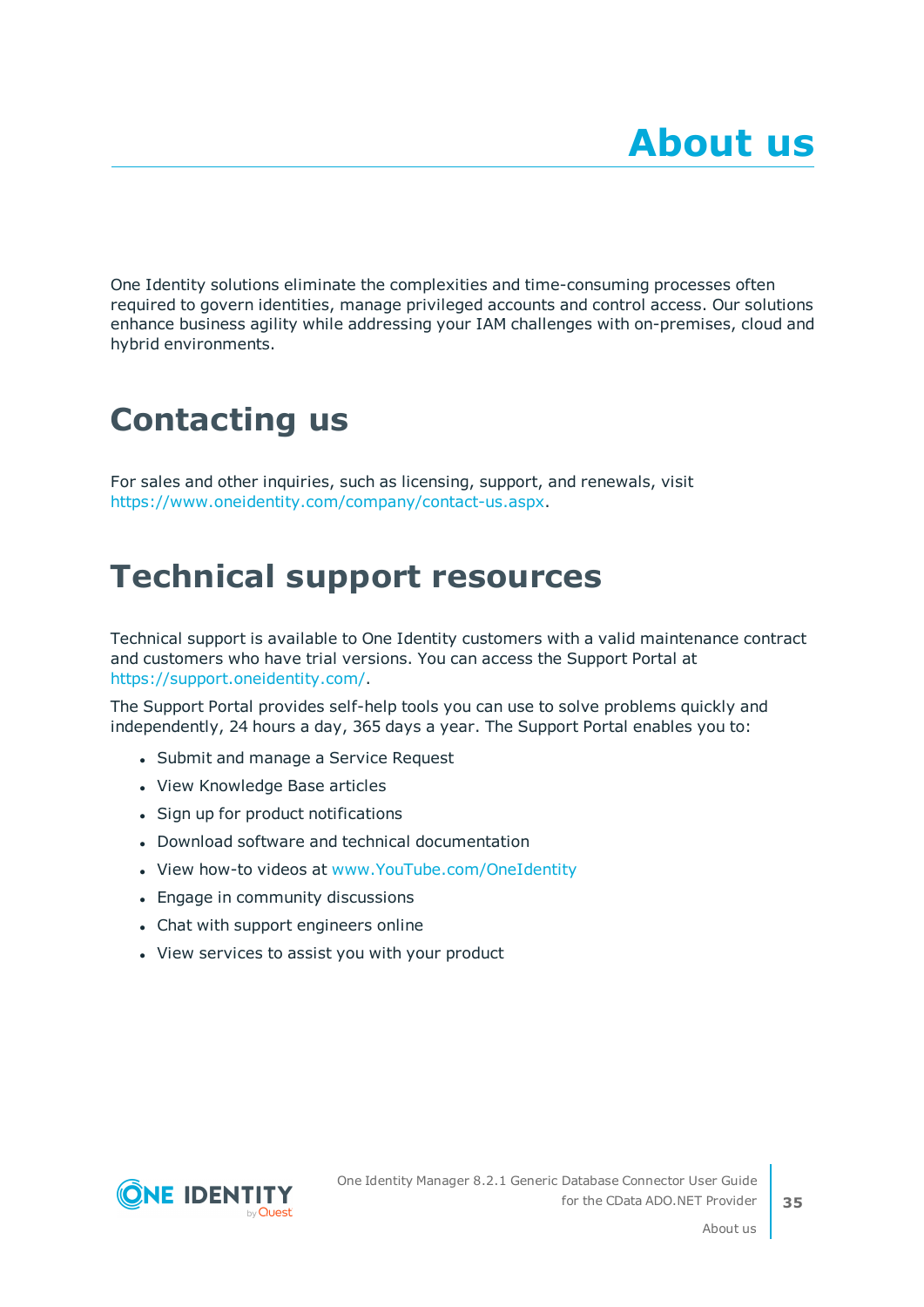# **Index**

### <span id="page-35-0"></span>**A**

application role [5](#page-4-0) application role for synchronization [9](#page-8-0)

### **B**

base object [13](#page-12-0), [31](#page-30-0)

**C** CData ADO.NET Provider [4](#page-3-0)

### **D**

database connector generic [4](#page-3-0)

### **J**

Job server edit [10](#page-9-0)

### **M**

membership modify provisioning [29](#page-28-0)

### **O**

object delete immediately [28](#page-27-0) outstanding [26](#page-25-0), [28](#page-27-0) publish [28](#page-27-0) outstanding object [26](#page-25-0)

### **P**

provisioning members list [29](#page-28-0)

**R**

remote connection server [13](#page-12-0)

### **S**

schema changes [23](#page-22-0) shrink [23](#page-22-0) update [23](#page-22-0) single object synchronization [31](#page-30-0) synchronization start [25](#page-24-0) synchronization analysis report [34](#page-33-1) synchronization configuration [13](#page-12-0), [15](#page-14-0) synchronization log [25](#page-24-1) synchronization server [13](#page-12-0) configure [10](#page-9-0) install [10](#page-9-0) Job server [10](#page-9-0)

### **T**

target system synchronization table to assign [26](#page-25-1) target system type [26](#page-25-1)



One Identity Manager 8.2.1 Generic Database Connector User Guide for the CData ADO.NET Provider

Index